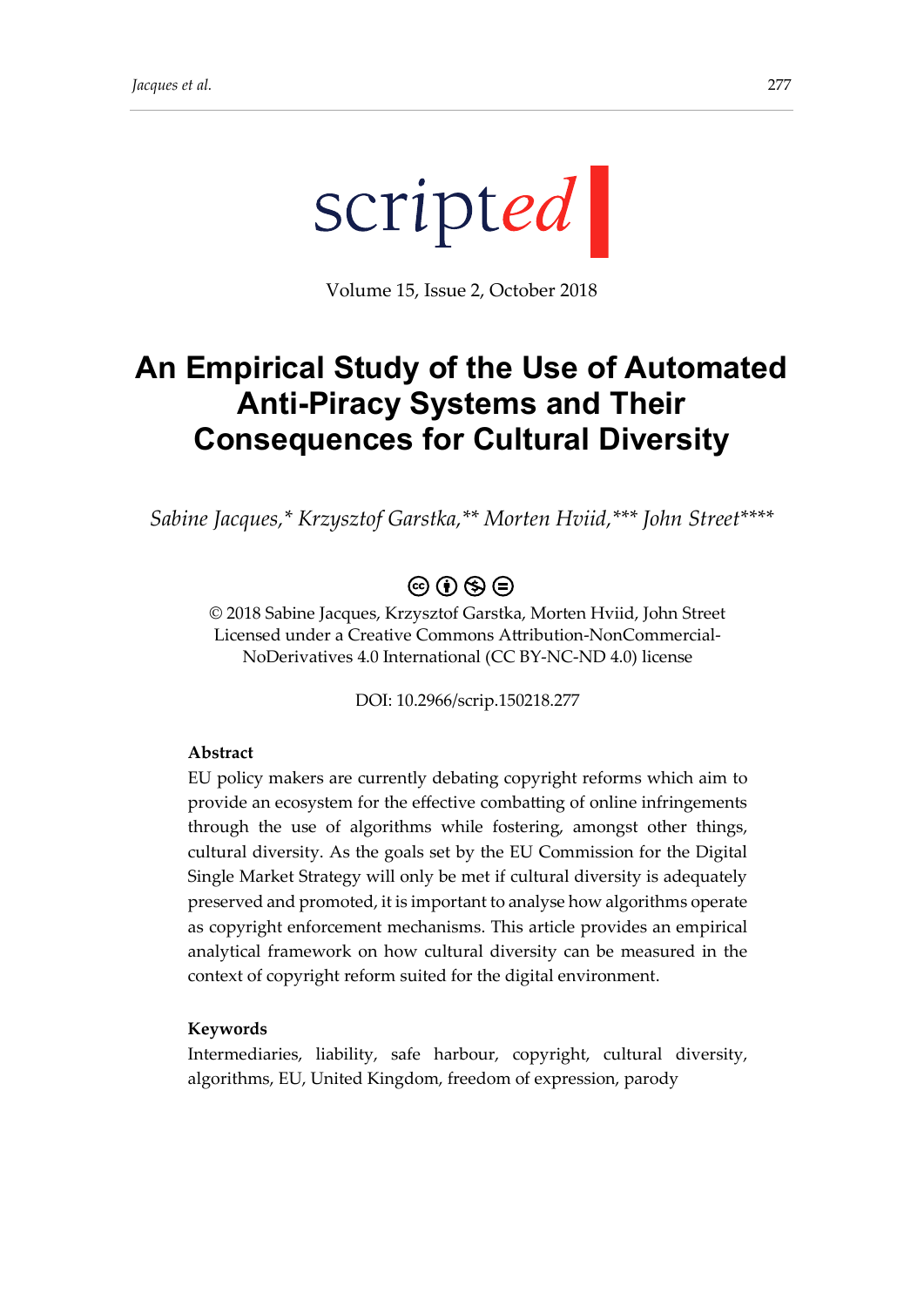\* Lecturer, School of Law and Centre for Competition Policy, University of East Anglia, Norwich, United Kingdom, [sabine.jacques@uea.ac.uk](mailto:sabine.jacques@uea.ac.uk)

\*\* Research Associate, School of Law and Centre for Intellectual Property and Information Law, University of Cambridge, Cambridge, United Kingdom[, kkg22@cam.ac.uk](mailto:kkg22@cam.ac.uk)

\*\*\* Director, Centre for Competition Policy and Professor, School of Law, University of East Anglia, Norwich, United Kingdom, [m.hviid@uea.ac.uk](mailto:m.hviid@uea.ac.uk) \*\*\*\* Professor, School of Politics, Philosophy, Language and Communication Studies and Centre for Competition Policy, University of East Anglia, Norwich, United Kingdom, [j.street@uea.ac.uk](mailto:j.street@uea.ac.uk)

Jacques, Street, and Hviid are all members of the RCUK Centre for Copyright and New Business Models in the Creative Economy (CREATe) whose financial support is gratefully acknowledged. The usual disclaimer applies.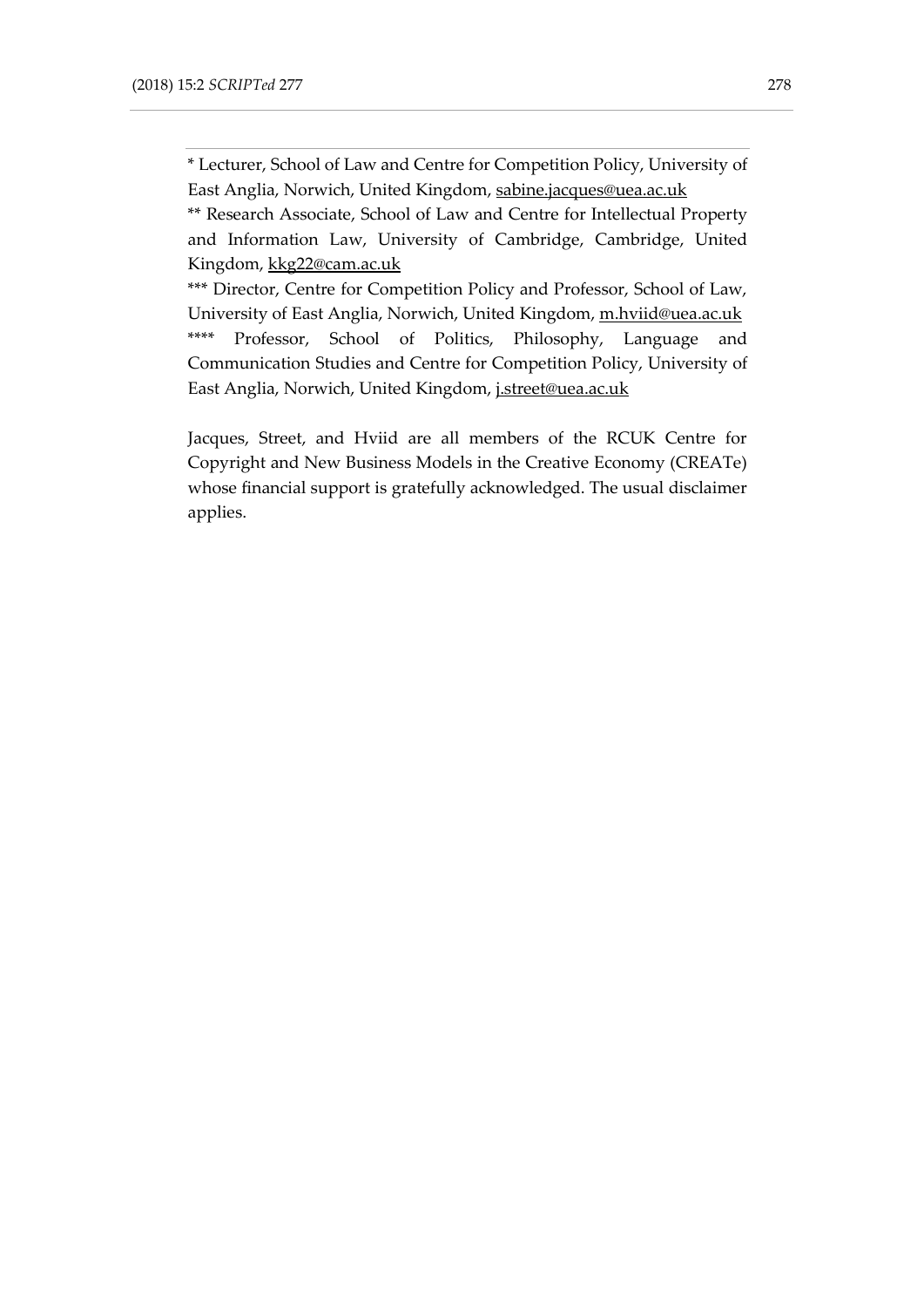#### $\mathbf 1$ **Introduction**

The EU Commission aims to contribute to the functioning of the internal single market by increasing the dissemination of cultural expressions originating in other Member States for the benefit of users across the EU territory. Through its *Digital Single Market Strategy ('DSMS')*, the Commission intends to facilitate access and choice of online content as well as to create a fairer and more sustainable market place for creators and creative industries by means of a new Copyright Directive and intellectual property enforcement strategies. <sup>1</sup> As a result, it is presumed that cultural diversity within the Union will be preserved and promoted.<sup>2</sup> In the proposed Directive, an assumption is made that online video-sharing platforms introducing "effective measures" (which may include automated anti-piracy systems, or "AAPSs") contribute to the preservation of diversity of cultural works.<sup>3</sup> To verify this assumption, we have examined the impact of AAPSs on the cultural diversity currently present on video-sharing platforms. The project focused upon YouTube<sup>4</sup> in particular, and analysed the impact of Content ID on the diversity of expressions over a limited period (2012- 2016). Given the significant lack of transparency regarding how Content ID

<sup>1</sup> European Commission, 6/5/2015, *A Digital Single Market for Europe: Commission sets out 16 initiatives to make it happen*, available at [http://europa.eu/rapid/press-release\\_IP-15-](http://europa.eu/rapid/press-release_IP-15-4919_en.htm) [4919\\_en.htm](http://europa.eu/rapid/press-release_IP-15-4919_en.htm) (accessed 20 March 2018).

<sup>&</sup>lt;sup>2</sup> Sabine Jacques et al., "Automated anti-piracy systems as copyright enforcement mechanism: the need to consider cultural diversity" (2018) 40(4) *European Intellectual Property Review* 218- 228, p. 218.

<sup>&</sup>lt;sup>3</sup> Speech by Vice-President Ansip at CEIPI/European Audiovisual Observatory event "Copyright Enforcement in the Online World" (22 November 2016), available at [https://ec.europa.eu/commission/2014-2019/ansip/announcements/speech-vice-president](https://ec.europa.eu/commission/2014-2019/ansip/announcements/speech-vice-president-ansip-ceipieuropean-audiovisual-observatory-event-copyright-enforcement-online_en)[ansip-ceipieuropean-audiovisual-observatory-event-copyright-enforcement-online\\_en](https://ec.europa.eu/commission/2014-2019/ansip/announcements/speech-vice-president-ansip-ceipieuropean-audiovisual-observatory-event-copyright-enforcement-online_en) (accessed 20 March 2018).

<sup>4</sup> A primarily consumer-to-consumer (C2C) ad-funded hosting intermediary but it is also a Business-to-consumers (B2C) intermediary by its partnership with the creative industries.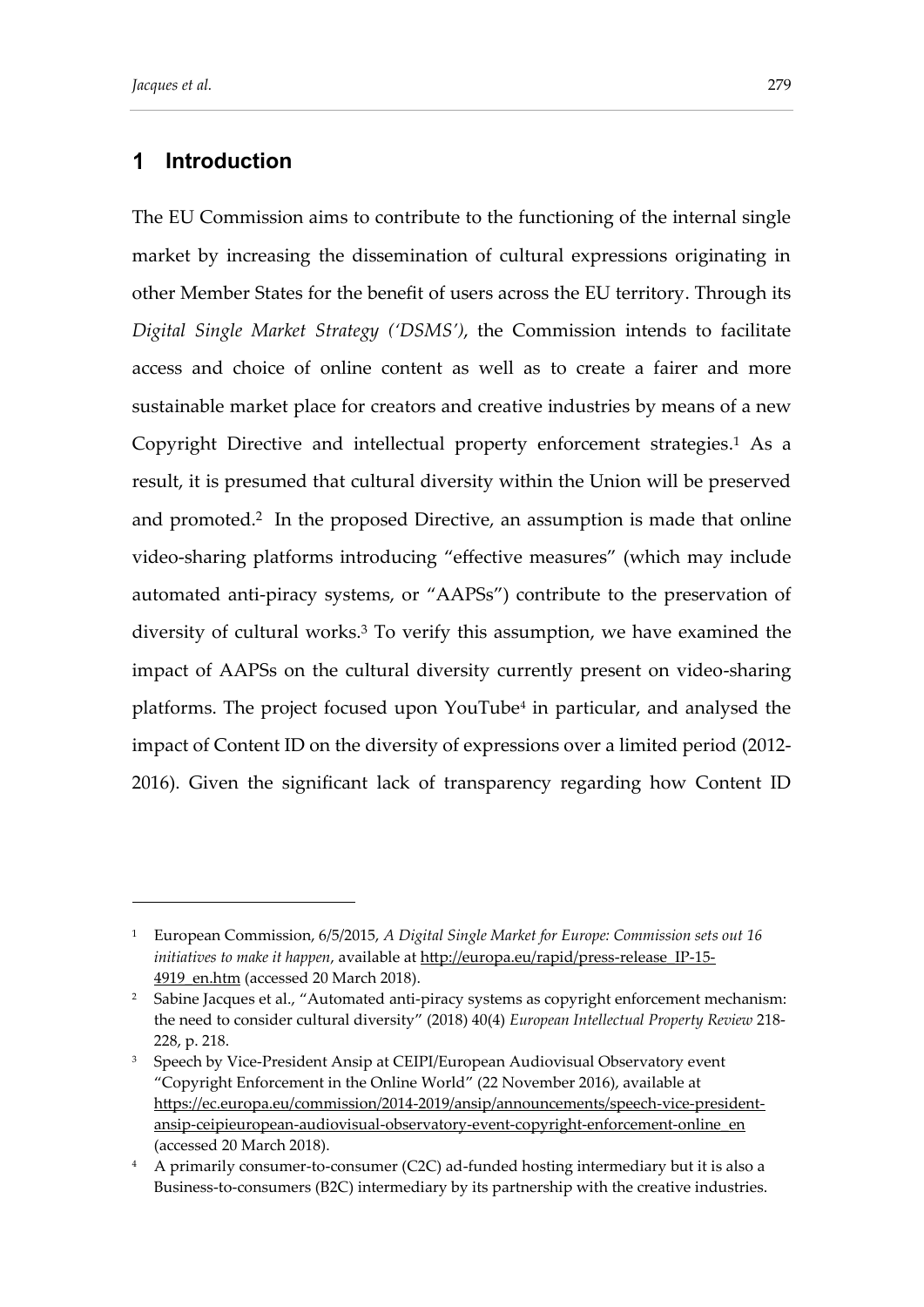operates $^5$  and the difficulty in accessing meaningful data, $^6$  this study designs an analytical framework for measuring cultural diversity which revolves around variety, balance, and disparity, as well as distinguishing between supplied and consumed diversity in the online music sector.

Cultural diversity is often suggested as a policy goal. However, this concept remains largely undefined<sup>7</sup> and existing studies have generally focused on a single dimension, namely variety. 8 In the music field, diversity is generally measured through language, genre, and country of origin. The main problem with existing studies looking at diversity from a single dimension is that we may have a skewed picture of the diversity present in a given sample. While this may give a representation of quantitative diversity, these say very little in terms of diversity in the *content* from a qualitative perspective that focuses, for example, less on numerical appraisal and more on the viewpoints expressed.

In the UNESCO Convention on Cultural Diversity, "cultural diversity" is broadly defined as referring "to the manifold ways in which the cultures of groups and societies find expression",<sup>9</sup> which explains the importance of the human rights framework in ensuring its preservation.<sup>10</sup> This broad definition

<sup>&</sup>lt;sup>5</sup> Content ID and the structure of other AAPSs' is currently kept secret as these are used as competitive advantage by intermediaries.

<sup>6</sup> While "manual" takedown notices are published in the Google transparency report and Lumen project, there is limited information available in relation to the operation of algorithms.

<sup>7</sup> The UNESCO adopted a Convention on Cultural diversity on 20 October 2005.

<sup>&</sup>lt;sup>8</sup> There is no legal definition and no consensus within the literature. For example, Peterson and Berger measures it by referring to the number of different songs in the US top 10 hit parade over a limited period of time, Richard Peterson and David Berger, "Cycles in Symbol Production: The Case of Popular Music" (1975) 40 *American Sociological Review* 158-173, p. 159; or Peter Alexander, "Entropy and Popular Culture: Product Diversity in the Popular Music Recording Industry" (1996) 61 *American Sociological Review* 171-174, p. 171.

<sup>9</sup> Article 4(1) UNESCO Convention on Cultural diversity on 20 October 2005.

<sup>10</sup> *Ibid.*, Article 2(1).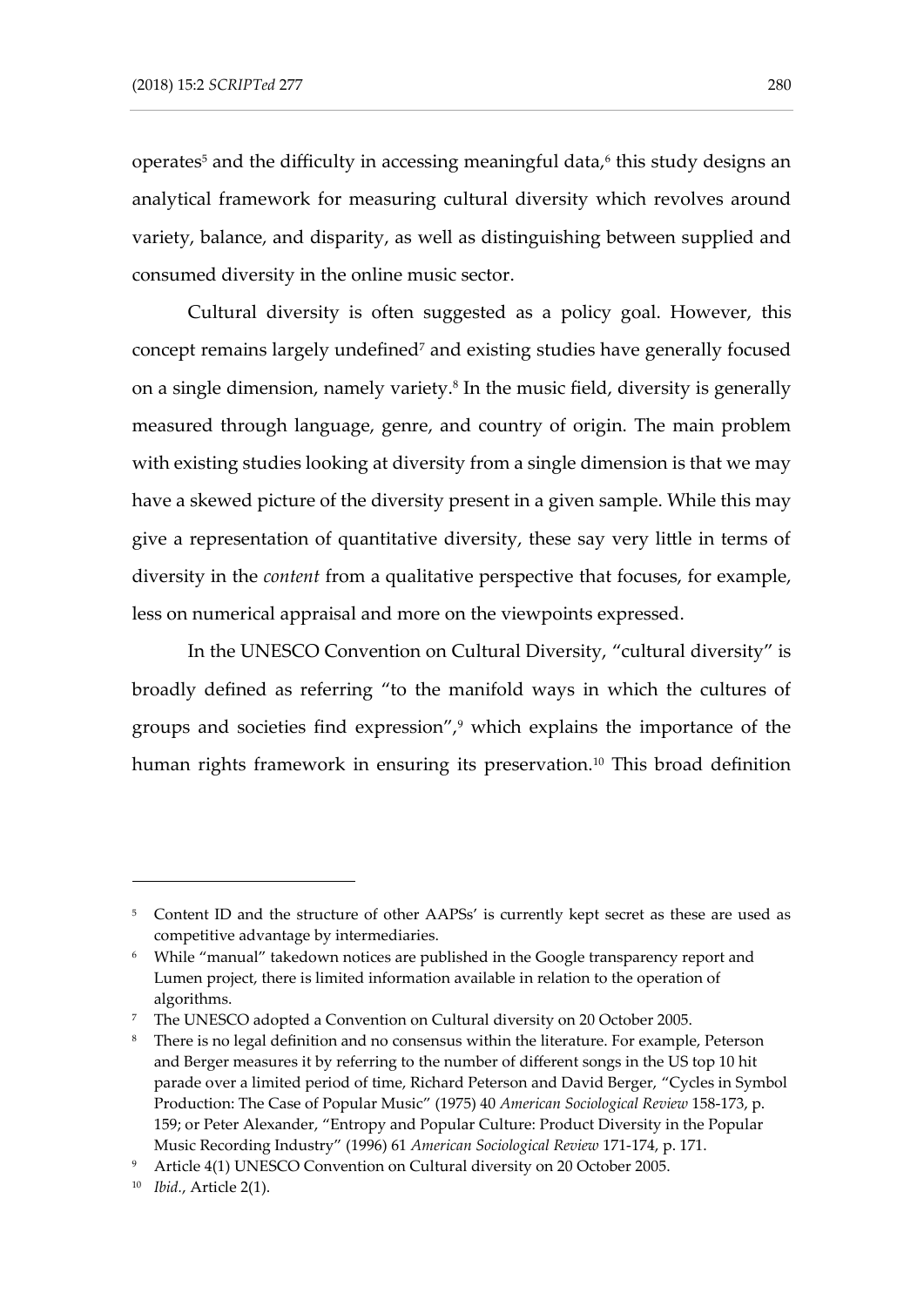takes a multi-dimensional approach to variety, balance, and disparity.<sup>11</sup> Here, we propose an analytical framework adequate for the digital environment which measures diversity from a multi-dimensional perspective by looking at quantitative and qualitative diversity in the production and consumption of cultural goods.<sup>12</sup>

Focusing on musical parodies, we assess the impact of algorithms on the diversity of cultural expressions under the current legal regime. Section 1 revisits general principles of freedom of expression and the copyright regime. Section 2 reviews the enforcement of these rights in the digital environment. Section 3 attempts to illustrate how these algorithms jeopardise the copyright paradigm and freedom of expression. Section 4 justifies our focus on parodies in this context. Sections 5 and 6 analyse the findings of our empirical study providing an example of the magnitude of the effect of these algorithms. Finally, Section 7 sets out the recommendations for Content ID specifically, and proposes a robust regulatory regime for delineating how online content should be filtered, blocked, or removed in compliance with freedom of expression and cultural diversity. The final Section speculates on what the future may hold.

### $\mathbf{2}$ **Balancing freedom of expression with proprietary rights**

In the absence of a robust regulatory framework, the preservation and promotion of cultural diversity is achieved through the human rights framework and most importantly through the promotion of freedom of expression. Increasingly,

<sup>11</sup> Andrew Stirling, "On the economics and analysis of diversity" (1998) *SPRU Electronic Working Papers Series* 28, available at <https://www.sussex.ac.uk/webteam/gateway/file.php?name=sewp28&site=25> (accessed 20 March 2018).

<sup>&</sup>lt;sup>12</sup> Similar definition adopted by Benhamou and Peltier. See Françoise Benhamou and Stéphanie Peltier, "How should cultural diversity be measures? An application using the French publishing industry" (2007) 31(2) *Journal of Cultural Economics* 85-107, p. 86.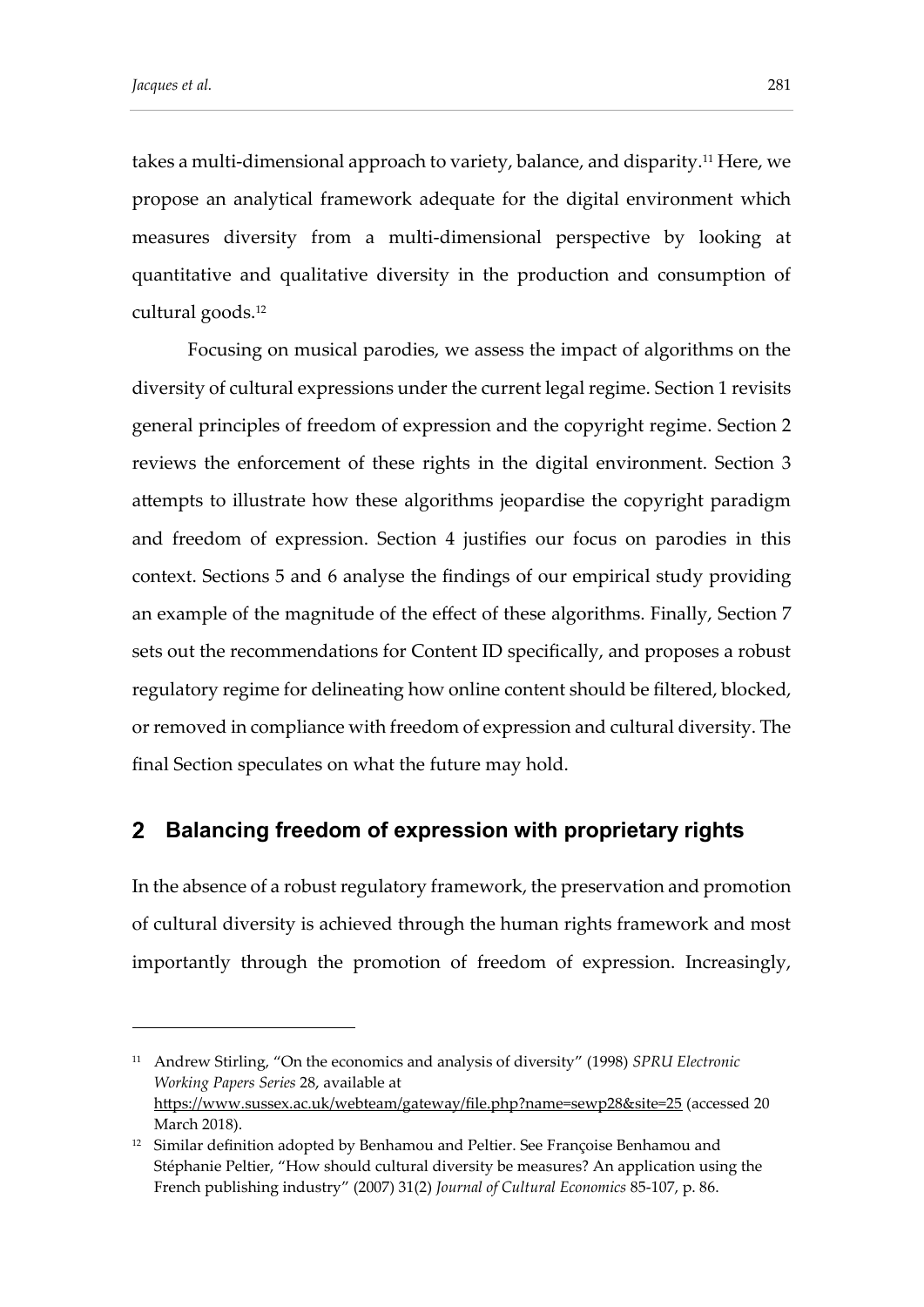however, copyright is accused of curbing creativity, stifling freedom of expression, and jeopardising cultural diversity in favour of protecting exclusive proprietary rights.<sup>13</sup> Creators and the wider public criticise the copyright system for not providing enough breathing space for new cultural expressions to thrive. Simultaneously, copyright owners argue that cultural diversity is under threat due to the volume of copyright infringements taking place online. Beyond these positions, it is asserted that, however copyright operates, there is an inherent tension between cultural diversity and freedom of expression, and that maximising one may not maximise the other.<sup>14</sup>

This is recognised in law. If freedom of expression consists of a broad<sup>15</sup> right including the right to impart, seek and receive information, its exercise may be subject to restrictions which are partly defined in international instruments. Such restrictions include the protection of the rights of others, which encompasses the right to property and, consequently, copyright.

In European countries, any restriction, including copyright, on the right to freedom of expression must be construed strictly<sup>16</sup> and is limited by a three-

<sup>&</sup>lt;sup>13</sup> Carys Craig, "Putting the Community in Communication: Dissolving the Conflict between Freedom of Expression and Copyright" (2006) 56 *University of Toronto Law Journal* 75-114, p. 76; David Fewer, "Constitutionalizing Copyright: Freedom of Expression and the Limits of Copyright in Canada" (1997) 55 *University of Toronto Faculty of Law Review* 175-240, p. 184.

<sup>&</sup>lt;sup>14</sup> On the ambiguous relation between copyright and freedom of expression, see Alexandra Couto, "Copyright and Freedom of Expression: A Philosophical Map" in Axel Gosseries, Alain Marciano, and Alain Strowel (eds.), *Intellectual Property and Theories of Justice* (Palgrave Macmillan, 2008), p. 160; Christina Angelopoulos, "Freedom of expression and copyright: the double balancing act" (2008) 3 *Intellectual Property Quarterly* 328-353, p. 328.

<sup>&</sup>lt;sup>15</sup> It includes expressions which might offend, shock or disturb the States or groups of individuals, because such expressions are part of pluralism - essential feature of a democratic society, requiring tolerance and broadmindedness. Being media-neutral, freedom of expression is applicable to all types of communication. *Handyside v UK* (1976) 1 EHRR 737*,* para. 49 and *Sunday Times (No 1) v UK* (1979) 2 EHRR 245 repeated in amongst others *Ashby Donald and others v France* (2013) Application No. 36769/08, para. 31; *Oberschlick v Austrian* (1991) 19 EHHR 389, para. 57.

<sup>16</sup> Amongst others *Peta Deutschland v Germany* (2012), No. 43481/09, para. 46.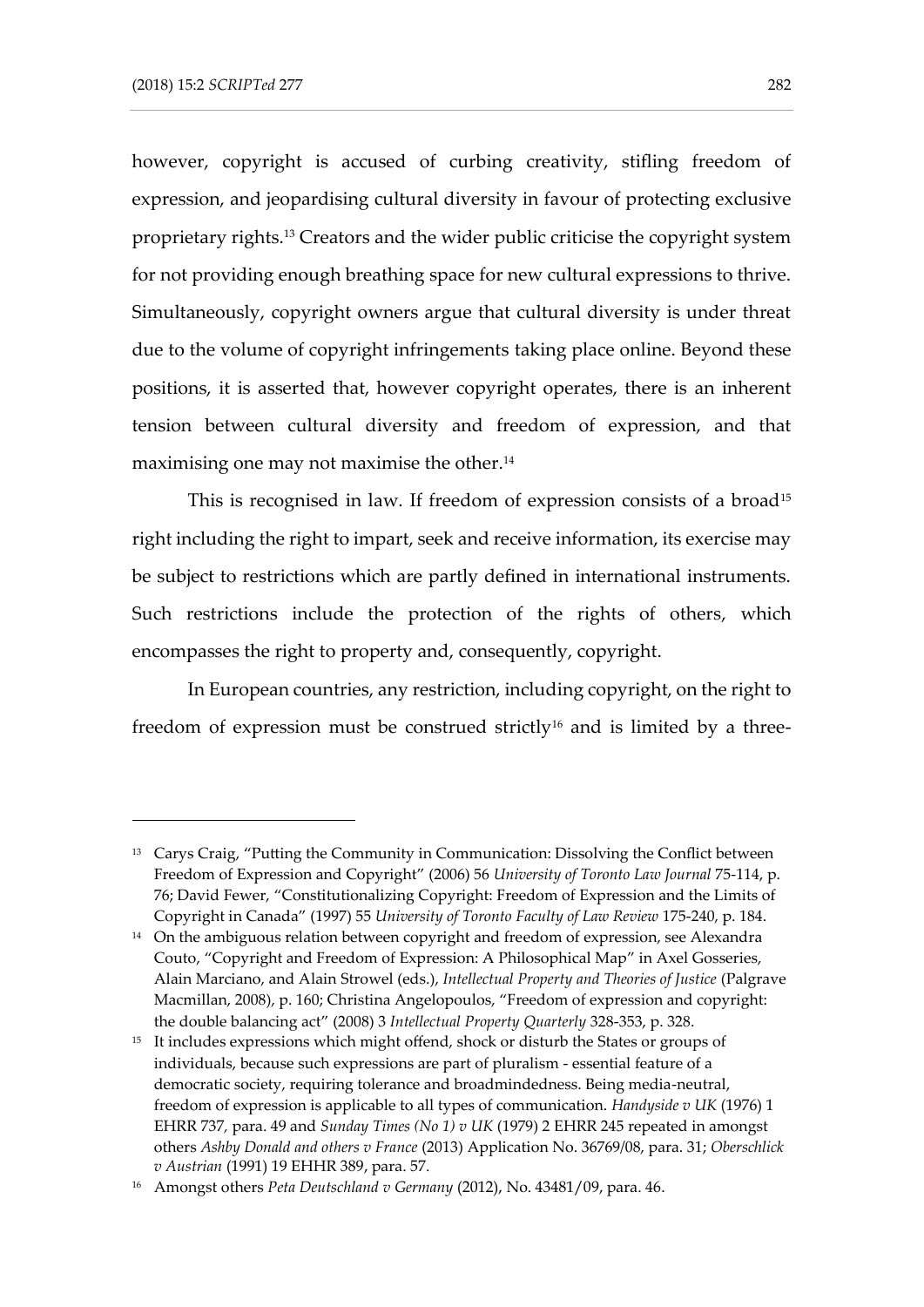pronged test based on the facts of a particular case.<sup>17</sup> The restriction must be provided by law (principle of predictability), pursue a particular aim (principle of legitimacy), and be necessary (principles of necessity and proportionality). The latter is interpreted as requiring the restriction to be "necessary in a democratic society". 18

Likewise, copyright legislation does not confer absolute rights to rightholders, because the right to property itself is not absolute. Copyright grants transferable economic and waivable non-economic exclusive rights to an author for a fixed period of time to authorise, amongst others, reproduction and communication to the public of copyright-protected works. Protection is further limited by the requirements for copyright to subsist. For example, copyright does not protect ideas but rather the expression of these ideas, provided that this expression satisfies the originality<sup>19</sup> threshold in relation to authorial works.<sup>20</sup> Finally, national legislators can limit the scope of copyright protection by introducing exceptions and limitations, in accordance with the public interest or other policy to implement social, economic and cultural policies.

Given the absence of any hierarchy, no one freedom prevails over the other. Equal weight should be allocated to each right in a manner which ensures the realisation of all freedoms. <sup>21</sup> This implies a balancing of the rights in play to maximise their realisation. Nevertheless, there is a series of factors that can be

This test was initially introduced in art. 19(3) ICCPR and later repeated in other legal instruments, including art. 10(2) ECHR. This test is applicable to online expressions as well. General Comment No. 34, CCPR/C/GC/34, adopted on 12/9/2011, para. 43.

<sup>18</sup> See art. 10(2) ECHR.

<sup>19</sup> In the EU, this threshold is the "author's own intellectual creation". See *Infopaq International A/S v Danske Dagblades Forening* (C-5/08) ECLI:EU:C:2009:465 [2009], para. 37.

<sup>20</sup> Literary, dramatic, musical, and artistic works.

<sup>&</sup>lt;sup>21</sup> Paul Torremans, "Copyright (and Other Intellectual Property Rights) as a Human Right" in Paul Torremans (eds.), *Intellectual Property and Human Rights* (3rd ed., Kluwer Law International, 2015), p. 252*.*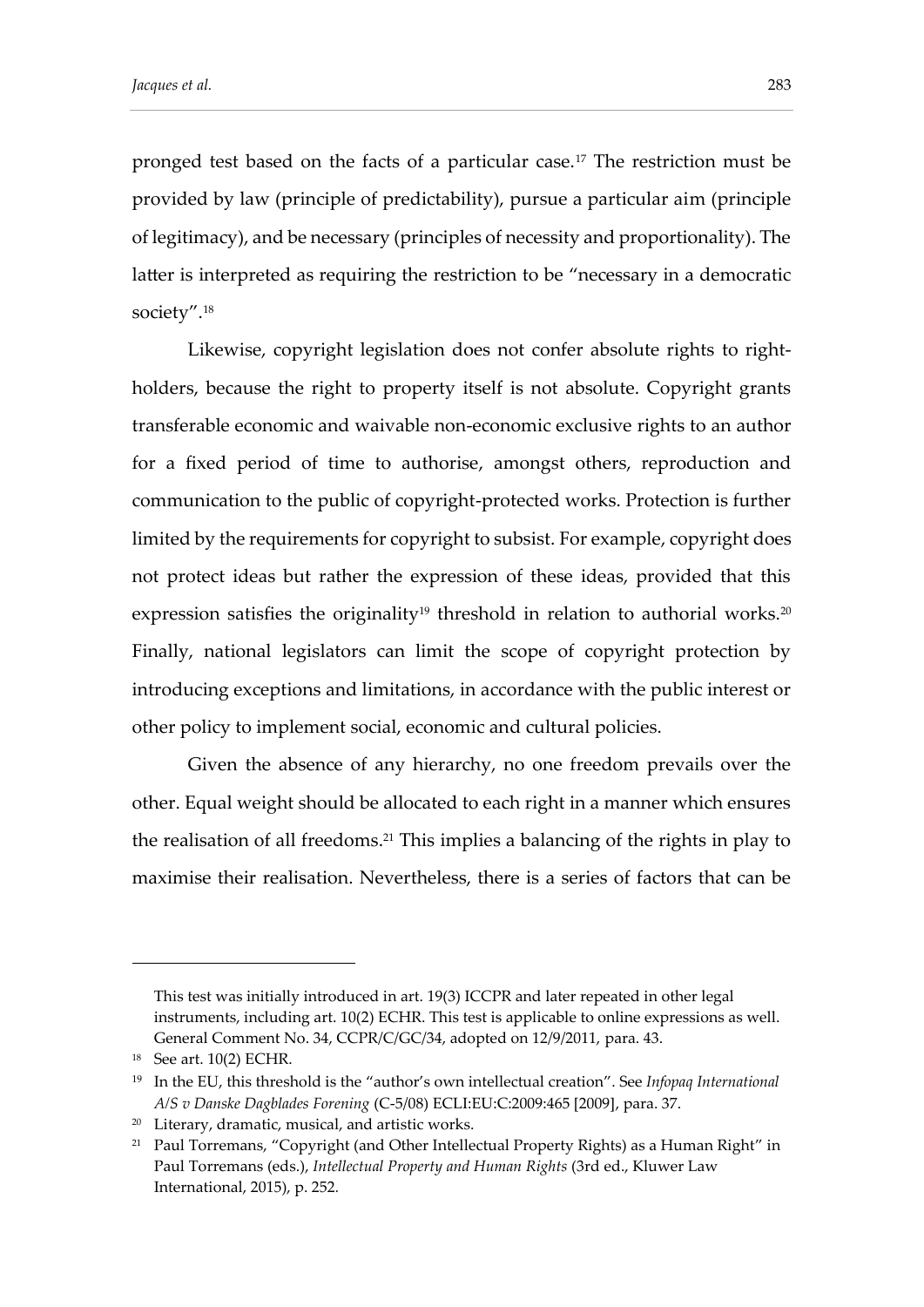used to determine whether a restriction on the exercise of freedom of expression based on copyright is justified.

As the right to freedom of expression is a broad-ranging right, states' and courts' discretion is narrower in the application of restrictions based on copyright. Where a copyright exception aims at preserving freedom of expression, it must not be interpreted *restrictively* to meet the purposes and objectives of said exception. Exceptions such as fair dealing must, therefore, have their purposes interpreted broadly, and the requirements attached interpreted *strictly*. <sup>22</sup> Most importantly, both online and offline, the impact of restrictions on the right to freedom of expression based on copyright or other grounds must be carefully scrutinised. Therefore, to respect due process, restrictions on freedom of expression must undergo the proportionality test in each and every case in order to be compatible with human rights. This exercise is consequently of paramount importance to the protection and promotion of cultural diversity online.

# **The rise of automated anti-piracy systems to fight online piracy**

Both the EU and the USA have established copyright enforcement regimes which, if not inviting, are at least are compatible with automation.<sup>23</sup> This may be

<sup>22</sup> *Johan Deckmyn and Vrijheidsfonds VZW v Helena Vandersteen and Others* (C-201/13) ECLI:EU:C:2014:2132 [2014], para. 22; Attorney General in *Johan Deckmyn and Vrijheidsfonds VZW v Helena Vandersteen and Others* (C-201/13) ECLI:EU:C:2014:458 [2014], para. 43; *NLA* (C-360/13), para. 23; Order in *Infopaq II* (C-302/10), para. 27; *Eva-Maria Painer v Standard VerlagsGmbH and Others* (C-145/10) ECLI:EU:C:2011:798 [2011], para. 109; *Infopaq International A/S v Danske Dagblades Forening* (C-5/08) ECLI:EU:C:2009:465 [2009], paras. 56-57.

<sup>&</sup>lt;sup>23</sup> For the EU, see proposed new Copyright Directive (art. 13 and Recitals 38 and 39); in the US, the Office of US Intellectual Property Enforcement Coordinator (IPEC) also condoned these private arrangements. See for example Office of the US Intellectual Property Enforcement, *Joint Strategic Plan* (2013), p. 35; *Role of Voluntary Agreements in the US Intellectual Property*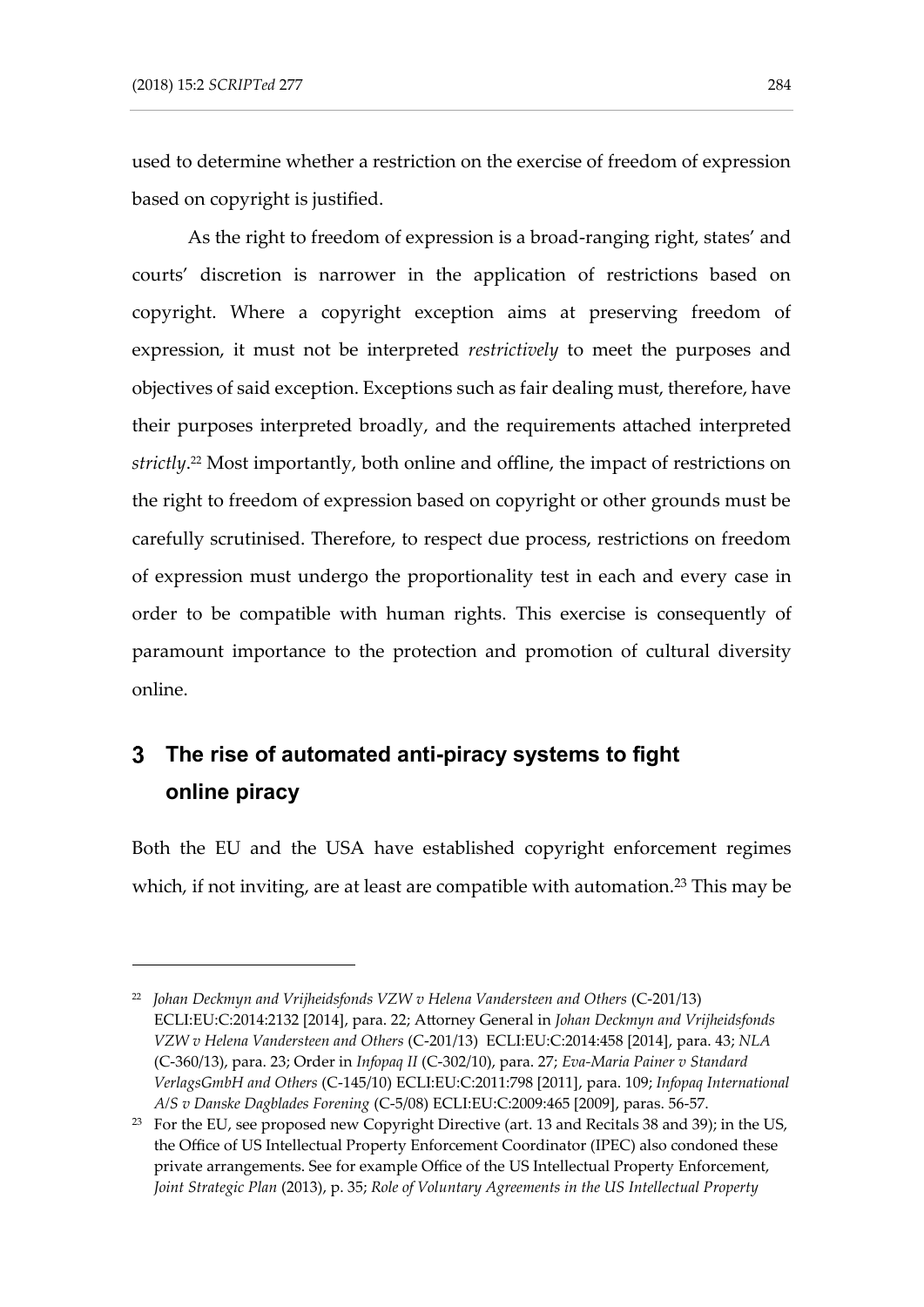justified by the international intellectual property framework, since art. 8 of the WIPO Copyright Treaty (together with its Agreed Statement) states: "mere provision of physical facilities for enabling or making a communication does not in itself amount to communication within the meaning of this Treaty or the Berne Convention".<sup>24</sup> Hence, signatory parties must "permit effective action against any act of infringement of rights covered by this Treaty, including expeditious remedies to prevent infringements and remedies which constitute a deterrent to further infringements". 25

While the E-Commerce Directive and Digital Millennium Copyright Act do not mention AAPSs explicitly, the trend towards the latter could be a path to practical compliance with the WIPO treaties. The burden currently falls on the right-holders to prove that an intermediary does not meet the safe harbour requirements which, in most cases, results in high costs for right-holders.<sup>26</sup> Preparing a valid takedown notification every time an infringing copyright work is discovered is also burdensome for the right-holders, making automated notification to intermediaries an attractive prospect. Faced with a potentially huge number of notices which must be dealt with expeditiously, intermediaries might wish to automate their *processing* as well as the procedure of *notifying* users that some of their content is being blocked. Hence, there are incentives for both right-holders and intermediaries to develop a fully automated systematisation of

*System: Hearing Before the Subcommittee on Courts, Intellectual Property, and the Internet* of the Committee On the Judiciary, House of Representatives (113<sup>th</sup> Cong. (2013)).

<sup>24</sup> WCT Agreed Statement regarding article 8.

<sup>25</sup> Arts. 14 WCT and 23 WPPT.

 $26$  Some right-holders argue that these intermediaries should act as gatekeepers as the advent of technologies puts them in a better position to tackle online copyright infringement. Benjamin Boroughf, "The next great YouTube: Improving Content ID to foster creativity, cooperation and fair compensation" (2015) 25(1) *Albany Law Journal of Science & Technology* 95, p. 103; Rebecca Alderfer-Rock, "Fair Use Analysis in DMCA Takedown Notices: Necessary or Noxious?" (2014) 86(3) *Temple Law Review* 691-720, p. 694.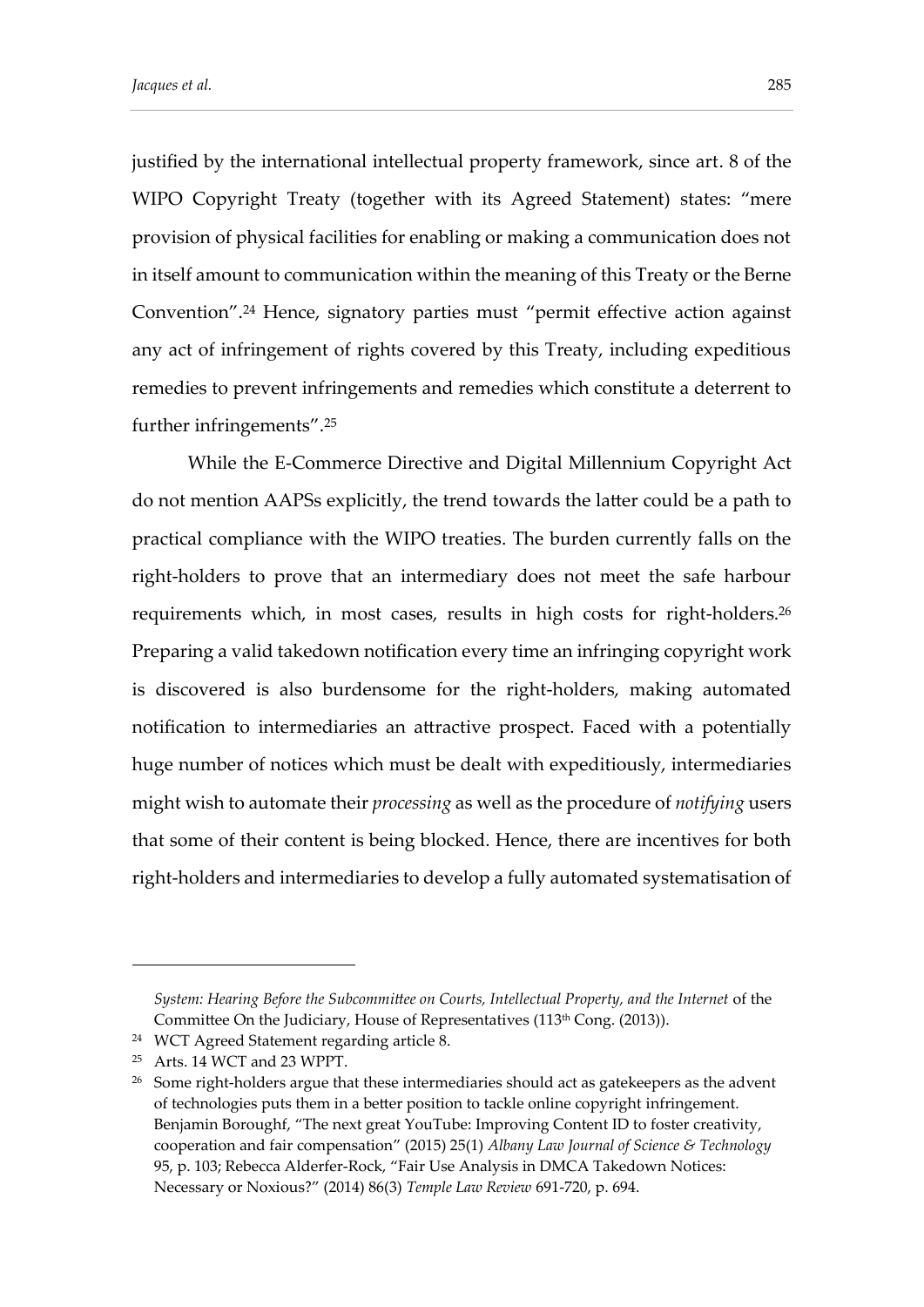online copyright enforcement. Moreover, there is an incentive for right-holders (typically represented by collecting rights societies) and intermediaries to collaborate on the design of such tools. Yet, one might wonder whether such collaboration in a digital environment (which facilitates the connection of cultures) creates a danger that unique cultural differences will be diluted by homogenisation, or misappropriated owing to ineptitude on the part of the legal framework.

Hence, in the absence of any over-arching legal obligation, algorithms have been introduced because of voluntary private initiatives, built upon agreements between right-holders and intermediaries, which increase the rightholder's control over works shared online by third parties.<sup>27</sup>

## **3.1 The functioning of Content ID**

-

YouTube operates the most well-known example of such an initiative, known as Content ID. First introduced mid-2007, this rights management system was the result of agreements between YouTube and a number of the major record labels and musical publishers, extended later to independent labels too. A proportion of revenue generated through advertising is shared between YouTube and the right-holder according to the agreed terms.

 $27$  Qualified as "DMCA Plus' intermediaries in the seminal empirical study from 2016, by Urban, Karaganis and Schofield. Later, Bridy distinguished two types of DMCA Plus intermediaries. DMCA Plus type 1 relates to intermediaries covered by the DMCA safe harbours and which voluntarily venture into private monitoring initiatives and type 2, comprising the intermediaries who venture into simile voluntary private initiative but which do not meet the safe harbour provisions" requirements. Jennifer Urban, Joe Karaganis and Brianna Schofield, "Notice and Takedown in Everyday Practice" (29 March 2016) UC Berkeley Public Law Research Paper No. 2755628; Annemarie Bridy, "Copyright's digital deputies: DMCA-Plus enforcement by Internet intermediaries" in John Rothchild (ed.), *Research Handbook on Electronic Commerce Law* (Edward Elgar, 2016), pp. 185–208, available at [https://papers.ssrn.com/sol3/papers.cfm?abstract\\_id=2628827](https://papers.ssrn.com/sol3/papers.cfm?abstract_id=2628827) (accessed 21 March 2018).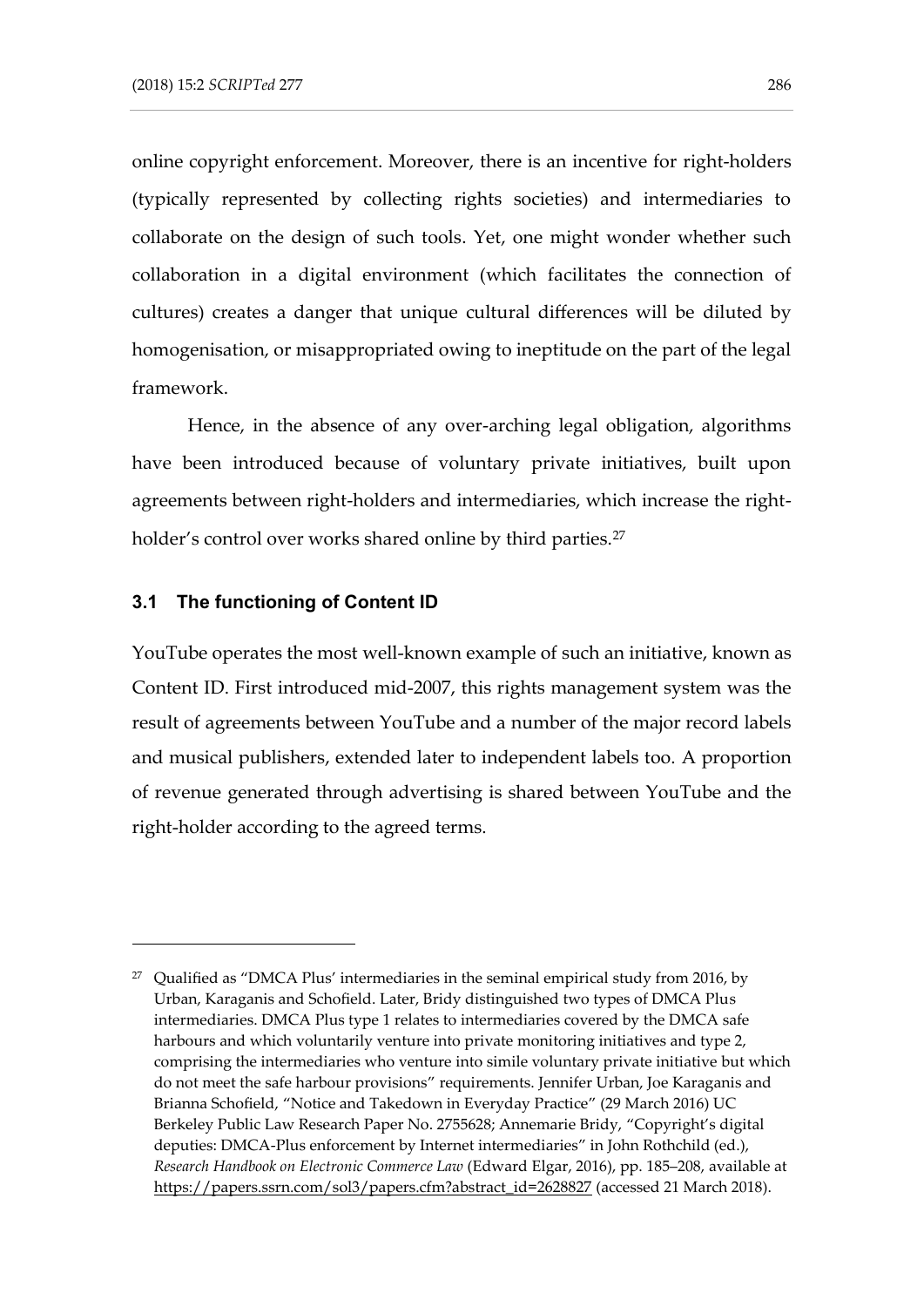Using digital fingerprinting technology,<sup>28</sup> the Content ID algorithm crosschecks all newly-uploaded content against an established database of copyrightprotected works based upon the partners' repertoires. This database comprises a reference file for the copyright-protected work as well as "asset" metadata, i.e. a wide range of the content's inherent properties. The algorithm is able to detect any part of audio or video content, even if modified, which is stored in the database repository. A match results in an automated notification being sent to the relevant partners, who can customise their response. According to Youtube's least to most restrictive options, a partner can (1) do nothing, (2) add advertising and collect the revenue, (3) monitor its viewing statistics, (4) block its content (the content will not be audible or viewable on YouTube), or (5) issue a manual takedown request. Partners may choose a course of action in advance so it will be pursued automatically in the event that matching content is uploaded to the platform. The action can even be customised by the partner with respect to the extent of the match, its format (sound, video, or both), and the territory in which it is applied.

## **3.2 Limitations**

-

The system is not without limitations. The algorithm is unable to detect whether a work is in the public domain, falling outside the scope of copyright, or covered by an exception or limitation.<sup>29</sup> To mitigate this shortcoming, YouTube introduced an internal dispute resolution system as required under s. 512(g) of

<sup>&</sup>lt;sup>28</sup> Digital fingerprinting is to be distinguished from watermarking. See Dominic Milano, "Content control: digital watermarking and fingerprinting" (Rhozet White Paper), available at [https://www.digimarc.com/docs/default-source/technology-resources/white](https://www.digimarc.com/docs/default-source/technology-resources/white-papers/rhozet_wp_fingerprinting_watermarking.pdf)[papers/rhozet\\_wp\\_fingerprinting\\_watermarking.pdf](https://www.digimarc.com/docs/default-source/technology-resources/white-papers/rhozet_wp_fingerprinting_watermarking.pdf) (accessed 21 March 2018).

<sup>29</sup> Jacques, *supra* n. 2, pp. 225-227.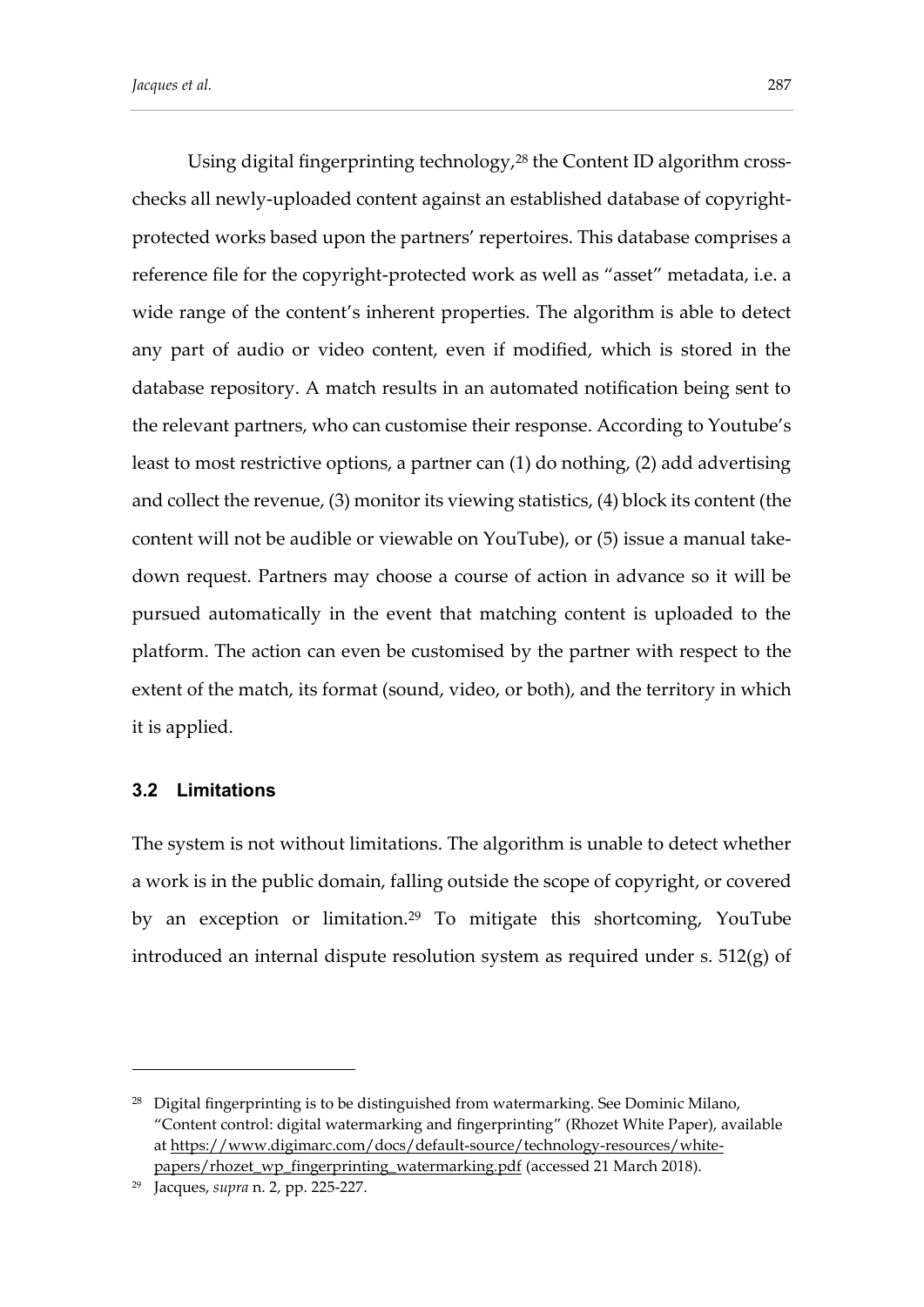the DMCA. <sup>30</sup> However, as explained in an earlier paper, the absence of

#### $\overline{\mathbf{4}}$ **Choosing musical parodies as a case study**

independent oversight puts too much power in the hands of partners.<sup>31</sup>

Empirical research into the impact of algorithms in decision-making has mainly focused on the efficiency of these in content detection, and their implications for the music industry.<sup>32</sup> With this research project, we design a theoretical framework to evaluate cultural diversity online from a multi-dimensional perspective, taking into consideration both quantitative and qualitative content aspects. To do so, we decided to focus on the case of parodies, because this particular form of expression enables individuals to critique, through comedy, mockery, or satire, an idea, value or person. Such critiques both represent a lynchpin of democracy, and offer qualitative aspects worthy of study. Furthermore, parodies rely on other works to exist, which is easier for the algorithm to detect. Thus, parodies constitute an effective means of measuring how content is reused and what kind of new cultural expressions flourish through this genre.

Before turning to the role of algorithms in preserving the diversity of parodic expressions, it is important to note some of the general challenges for parodies to thrive in the digital era. To participate in a democratic society, citizens must be able to accept or reject, via ridicule or parody, the messages, cultural values, attitudes, or other forms of behaviour that constitute their society.

<sup>30</sup> *Ibid*.

<sup>31</sup> *Ibid*.

<sup>&</sup>lt;sup>32</sup> Mainly to process the manual notice and takedown. Paul Heald, "How notice-and-takedown regimes create markets for music on YouTube: an empirical study" in Andreas Rahmatian (ed.) *Concepts of Music and Copyright* (Edward Elgar, 2015), p. 195; Ben Depoorter and Robert Walker, "Copyright False Positives" (2013) 89(1) *Notre Dame Law Review* 319-360, p. 326.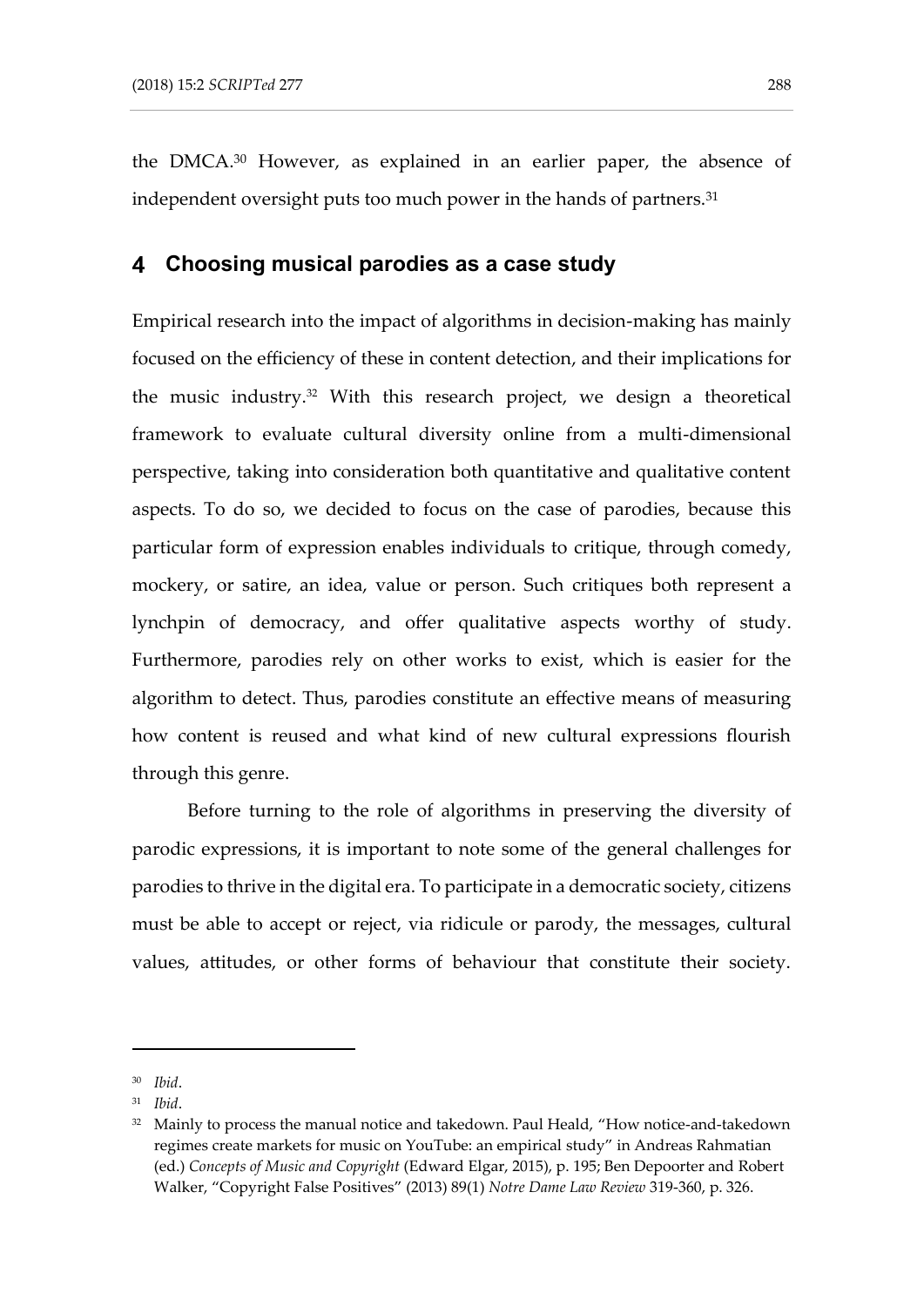Simultaneously, EU copyright legislation requires a high level of copyright protection,<sup>33</sup> providing strong incentives for the promotion of cultural endeavours.<sup>34</sup> The fragmentation of legislation and divergence in judicial interpretation means however that legal uncertainty has arisen.

Relying on the Berne Convention,<sup>35</sup> several legislators have introduced a parody exception in their copyright laws to strike a balance between the competing interests at stake. Whether the argument is based on further realising fundamental human rights,<sup>36</sup> fostering creativity to contribute to social welfare by favouring discursivity, $37$  adjusting the market, $38$  or a combination of these approaches, the parody defence provides an internal limit to copyright law in favour of users and future creators, and at the expense of the original creator.

<sup>&</sup>lt;sup>33</sup> Preamble of the Infosoc Directive, Directive 2000/31/EC of the European Parliament and of the Council of 8 June 2000 on certain legal aspects of information society services, in particular electronic commerce, in the Internal Market, OJ L 178, 17.7.2000, pp. 1–16.

<sup>&</sup>lt;sup>34</sup> Impact assessment copyright package 2016, p. 63, available at [https://ec.europa.eu/digital](https://ec.europa.eu/digital-single-market/en/news/impact-assessment-modernisation-eu-copyright-rules)[single-market/en/news/impact-assessment-modernisation-eu-copyright-rules](https://ec.europa.eu/digital-single-market/en/news/impact-assessment-modernisation-eu-copyright-rules) (accessed 21 March 2018).

<sup>35</sup> Berne Covention, art. 9(2).

<sup>36</sup> Mary Wong, "'Transformative' User-Generated Content in Copyright Law: Infringing Derivative Works or Fair Use?" (2009) 11 *Vanderbilt Journal of Entertainment and Technology Law* 1075-1139, p. 1081; Michael Spence, "Intellectual property and the problem of parody" (1998) 114 *Law Quarterly Review* 594-620, p.601; Ellen Gredley and Spyros Maniatis, "Parody: A Fatal Attraction? Part 1: The Nature of Parody and its Treatment in Copyright" (1997) *European Intellectual Property Review* 330-344, pp. 343-344.

<sup>37</sup> In the UK, see HM Government, *Consultation on copyright* (2011), para. 7.103; *Digital Opportunity: A Review of Intellectual Property and Growth: An Independent Report by Professor Ian Hargreaves* (IPO, 2011); *Taking forward the Gowers Review of Intellectual Property: Second Stage Consultation on Copyright Exceptions* (IPO, 2009); *Taking forward the Gowers Review of Intellectual Property: Proposed changes to copyright exceptions* (IPO, 2008); *Gowers Review of Intellectual Property* (HMSO, 2009); More generally, see Séverine Dusollier, *Droit d'auteur et protection des œuvres dans l'univers numérique* (Larcier, 2007), p. 466.

<sup>&</sup>lt;sup>38</sup> Anna Spies, "Revering Irreverence: A Fair Dealing Exception for Both Weapon and Target Parodies" (2011) 34(3) *UNSW Law Journal* 1122-1144, p. 1141; Wendy Gordon, "Excuse and justification in the law of fair use: transaction costs have always been part of the story" (2003) 50 *Journal of the Copyright Society of the U.S.A* 149-198, pp. 158 and 166; Spence, *supra* n. 36, p. 603.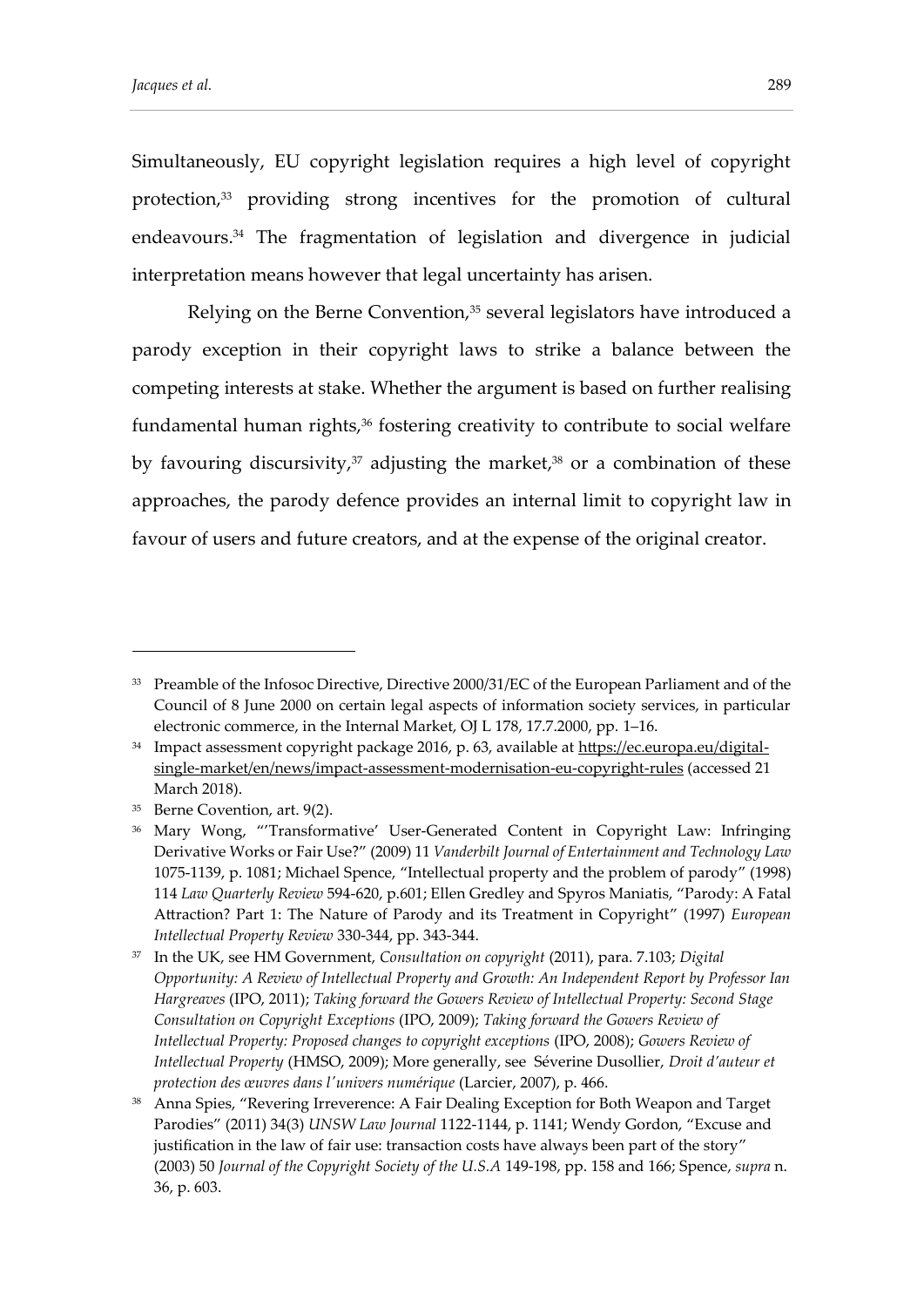While the boundaries of a specific parody exception in copyright law remain to be defined,<sup>39</sup> restrictions nevertheless operate on it. Firstly, various legal instruments do not define the term parody and related concepts, resulting in different definitions per territory. While the absence of a definition enables more flexibility to adapt the law to users' habits, it might have a deterrent effect until a body of case law provides more guidance. Secondly, there are differences in the interpretation and application of the parody exception amongst the various jurisdictions. These differences render the duties of intermediaries even more difficult, and hamper the development of a digital environment for copyright protection and creativity. Recently, the CJEU had its first opportunity to interpret the parody exception under EU copyright law in the *Deckmyn* case.<sup>40</sup> The Court noted that parody had to be interpreted as an autonomous concept requiring two core elements: an expression of humour or mockery which, while evoking an existing work, is noticeably different from that work.<sup>41</sup> Therefore, if a parody does not satisfy these conditions, the parodist should get a licence from the rightholder to avoid copyright infringement. If an online video shared on YouTube meets these conditions, it should be deemed as lawful but, as discussed in Section 3, it is likely to be picked up by Content ID as infringing.

### 5 **Methodology**

The empirical analysis builds on the dataset used in two previous studies by Kris Erickson et al. in 2013 and 2014.<sup>42</sup> These studies analysed 1845 user-generated

**<sup>39</sup>** Sabine Jacques, "Are the new 'fair dealing' provisions an improvement on the previous UK law, and why?" (2015) 10 (9) *Journal of Intellectual Property Law and Practice* 699-706, p. 703.

<sup>40</sup> *Deckmyn and Vrijheidsfonds VZW v Vandersteen*, C-201/13, EU:C:2014:2132.

<sup>41</sup> *Ibid*., para. 20.

<sup>&</sup>lt;sup>42</sup> Kris Erickson et al., "The reasons for copyright takedown on YouTube, and what they tell us about copyright exceptions", paper presented to the EUROCPR Conference, 24-25/3/2014, Brussels available at<http://eprints.gla.ac.uk/94718/1/94718.pdf> (accessed 21 March 2018);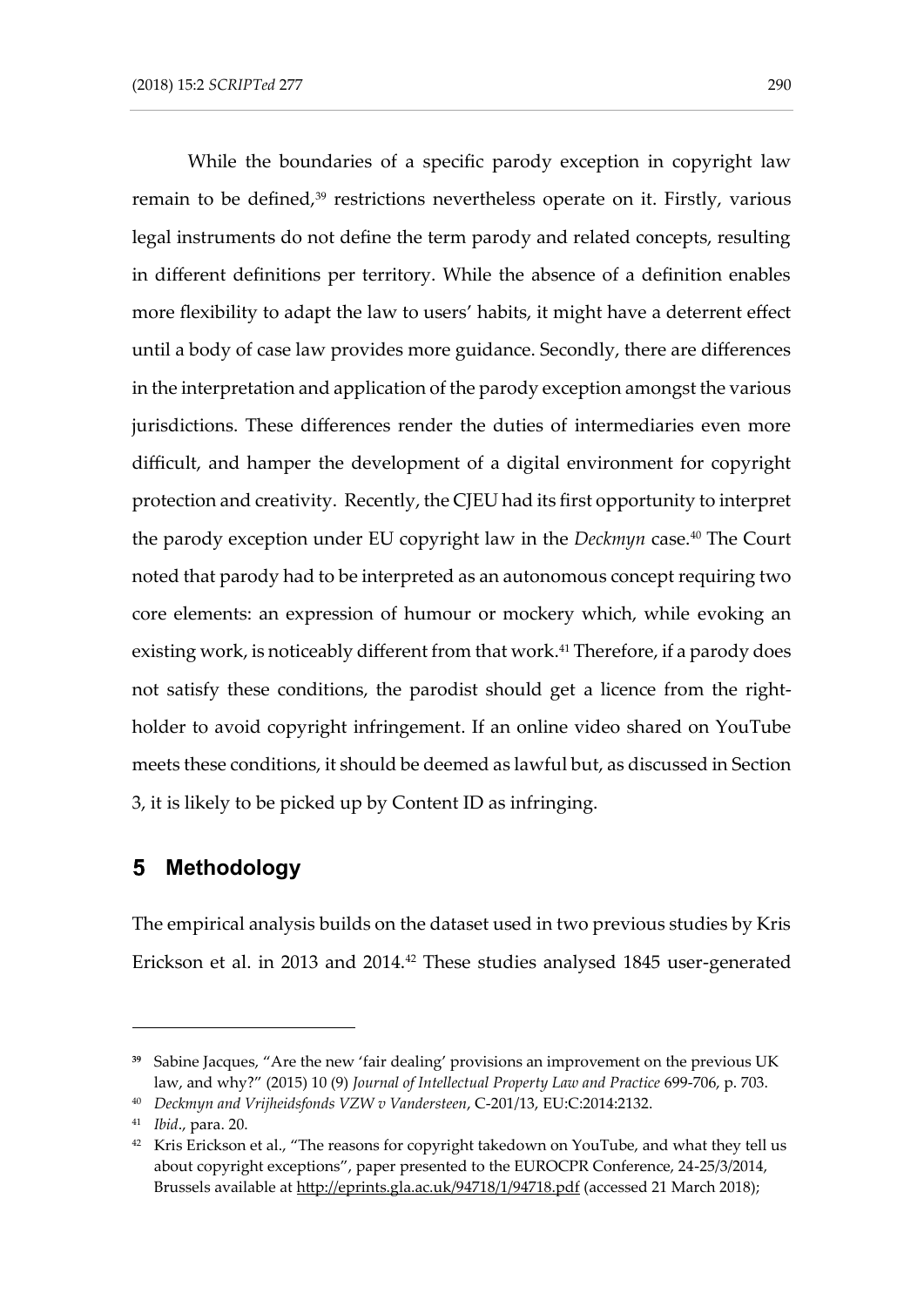parodies, stemming from 343 commercial pop music videos shared on YouTube. The original study was carried out in January 2012 and was based on content produced in the previous twelve months. The data collection relied on:

British Charts Company data to obtain a list of 343 music singles that charted in the UK in 2011 and had a corresponding licensed music video hosted on YouTube (either the VEVO or Warner licensed music channel). The authors then searched for parody videos referencing those commercial works by searching for "song name + parody" in YouTube's internal search engine. The researchers located 8299 user-generated music video parodies referencing the original 343 commercial music videos. A randomly-selected sample of 1843 parodies from within that larger sample… The authors also recorded the location (URL) of each of those 1845 parody videos to enable future analysis.<sup>43</sup>

The present research extends the data collection up to December 2016. By using the content's location (URL), we assessed the *way* content is blocked or taken down by identifying and isolating which videos were taken down in 2016 due to a copyright claim. We also distinguished videos which were manually taken down from those blocked by the Content ID match policies.<sup>44</sup> This paper focuses on the evaluation of the supplied and consumed product diversity of a cohort

Kris Erickson et al., *Copyright and the Economic Effects of Parody: An Empirical Study of Music Videos on the YouTube Platform and an Assessment of the Regulatory Options Parody and Pastiche. Study III* (2013) an independent report commissioned by the Intellectual Property Office (IPO) available at

https://www.gov.uk/government/uploads/system/uploads/attachment\_data/file/309903/ipres earch-parody-report3-150313.pdf (accessed 21 March 2018).

<sup>43</sup> *Ibid*., pp. 10-11. As the methodology for this dataset has been explained in both earlier studies, the present authors refer the reader to these for further details on the data collection.

<sup>44</sup> This was possible by combining checking each message displayed on unavailable content ("blocked", referring to a Content ID match policy, and "removed" signifying a manual takedown) with the information about manual takedowns gathered from the Google Transparency Report and Lumen Project.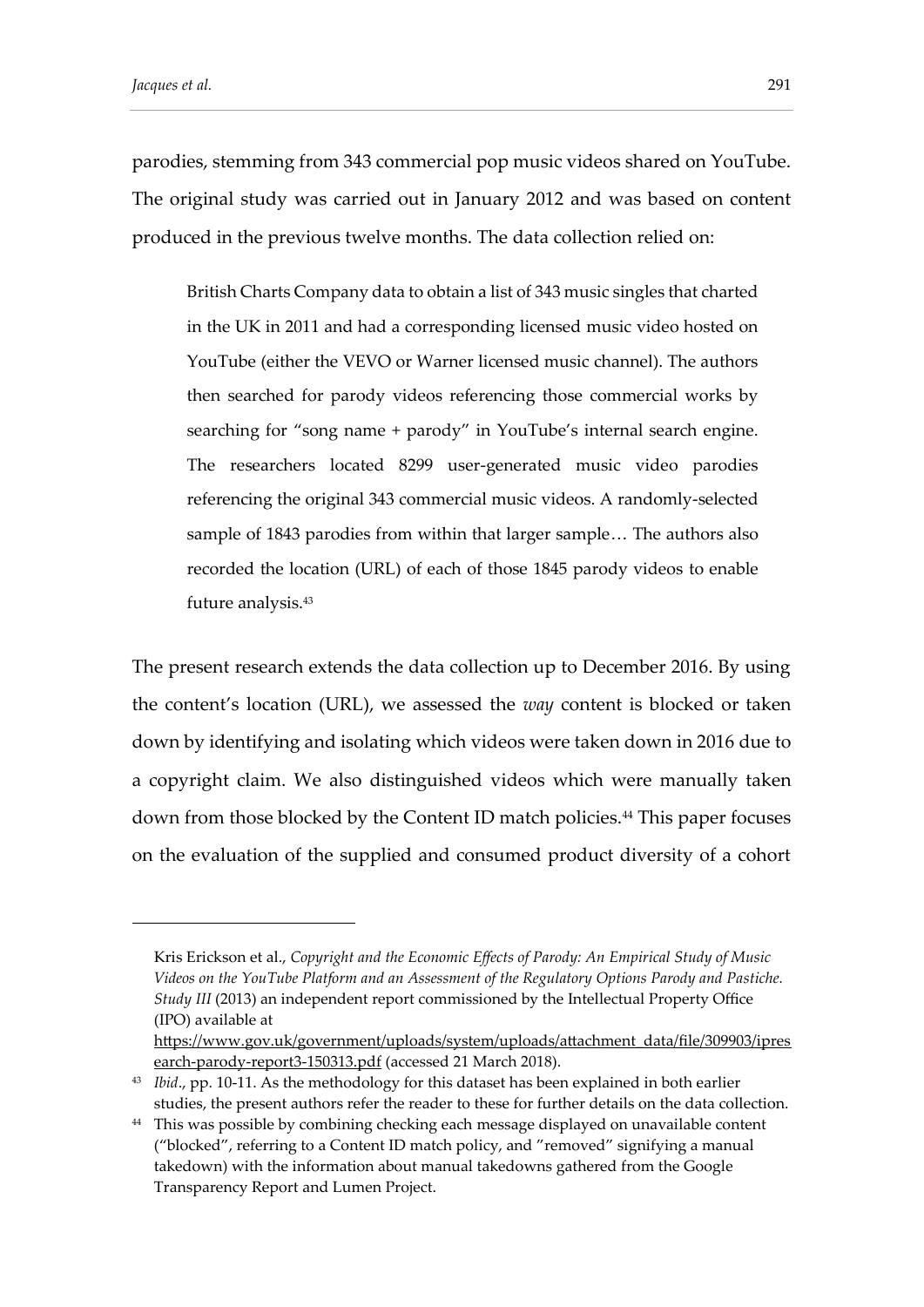(Erickson et al.'s cleaned sample – 1839 videos) at three different moments  $t_1$  $(2012)$ ,  $t<sub>2</sub>$  (2013), and  $t<sub>3</sub>$  (2016).

To reflect fundamental rights as well as copyright concerns, we opted to evaluate both supplied and consumed diversity. Supplied diversity refers to the content available on the platform that *could* be accessed by the public. This measure focuses on the individual's right freely to express themselves. Consumed diversity focuses on what is *actually being watched* by the public and focuses on how voices are being heard.<sup>45</sup> While diversity legitimately may focus on just supplied expressions, in order to be relevant freedom of expression must combine both the supply and the demand sides.

If the focus is solely on supplied diversity, then counting (say videos or parodies) is sufficient and a useful index is simply the inverse of the number of videos or parodies. Once we are concerned with consumed diversity, we need a measure of diversity allowing for differences in popularity. One measure which does so is the *Herfindahl Index* (also termed the *Herfindahl-Hirschman Index*, hereinafter 'HHI'). While HHI is typically associated with industrial economics, where it is used to measure the concentration of firms in a market, it is also used to measure diversity where the subject of the research has been classified into types.<sup>46</sup> Initially developed by Edward H. Simpson ("Simpson Index of Diversity"), the index presents itself as follows:

<sup>&</sup>lt;sup>45</sup> EU Parliament resolution of 12/09/2013 on promoting the European cultural and creative sectors as sources of economic growth and jobs (2012/2302(INI)), at M: "EU citizens need to be provided with a cultural and artistic education from an early age so as to develop their own understanding of arts and culture, make their voice *heard* and develop awareness of the great diversity of cultures present in Europe, and thereby promote their own creativity and expression, as well as cultural diversity".

<sup>&</sup>lt;sup>46</sup> Radu Guiasu and Silviu Guiasu, "The weighted Gini-Simpson Index: Revitalizing an old index of biodiversity" (2012) *International Journal of Ecology*, available at <http://dx.doi.org/10.1155/2012/478728> (accessed 21 March 2018).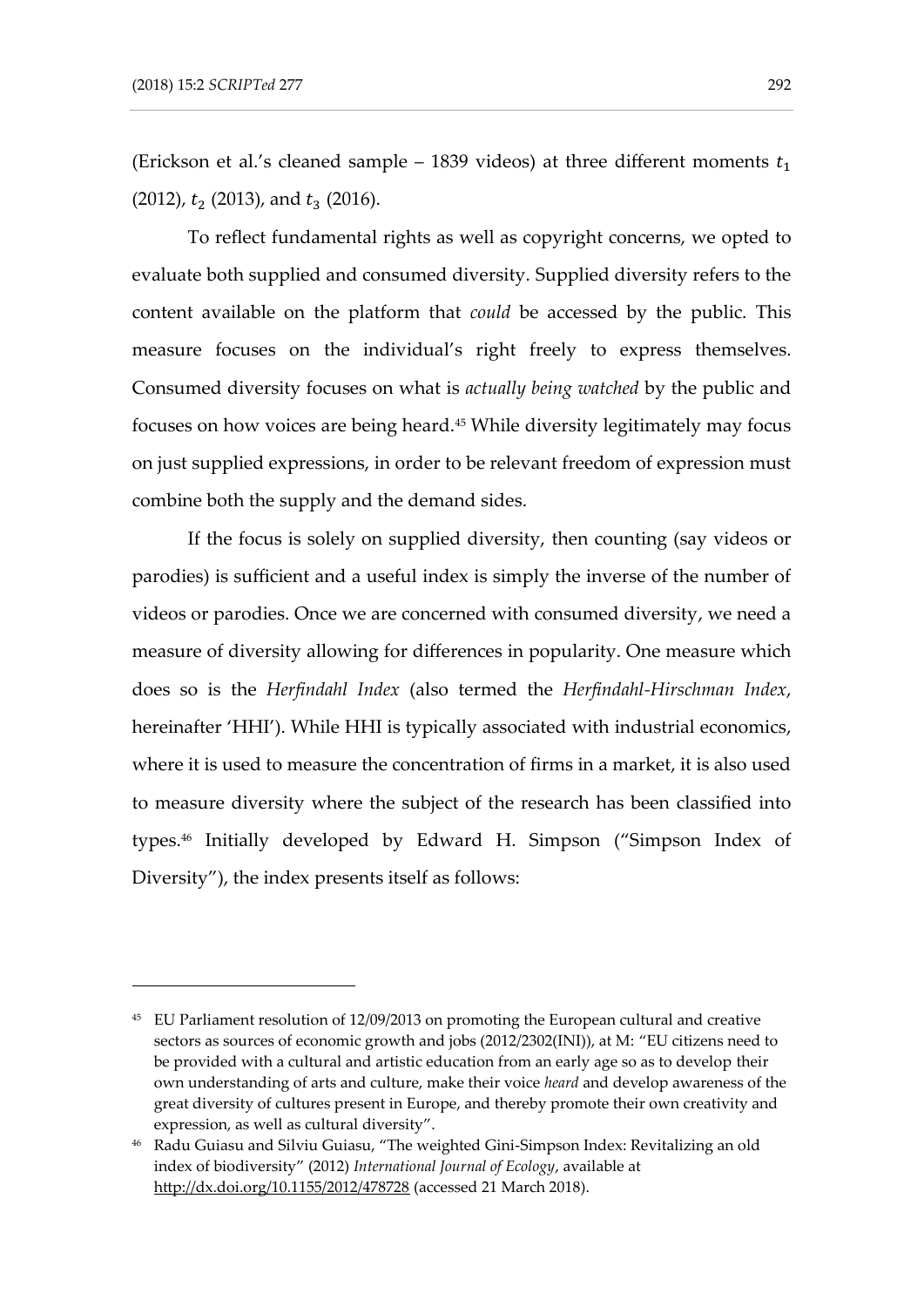$$
HHI = \sum_{i=1}^{N} p_i^2
$$

*N* means the number of types of interest and  $p_i$  the proportion of views of the  $i^{th}$ type of video. With *N* types, if all types attract the same number of views,  $p_i = \frac{1}{N}$ N and  $HHI = \frac{1}{N}$  $\frac{1}{N}$ .<sup>47</sup> Thus if each type is equally popular, it is as if we are just counting varieties. If one type, say *j*, attract all the views,  $p_i = 1$  and  $p_i = 0$  for all other types' *is*, and so *HHI* = 1. The value of this index will therefore vary from  $\frac{1}{N}$  to 1. To put it simply, the closer the value is to *1*, the lesser the diversity. An alternative way to use the HHI to illustrate diversity (when popularity is a legitimate aspect to consider) is by calculating the inverse of the index. This measures how many categories with identical numbers of views would yield the same HHI and is sometimes referred to in competition analysis as the "Numbers-Equivalent" or in political science as the "Effective Number of Parties" ("Eff N").<sup>48</sup> In our context, this index tells us that it is as if there were only Eff *N* videos available to the public rather than the 1839 videos constituting our sample.<sup>49</sup>

These indices enable a multi-dimensional approach that considers variety, balance, and disparity. Diversity is not just about the number of different varieties of video available, but also about how likely they are to be watched by people, since diversity may actually be located in the tail. If one variety attracts a majority of views, we may have diversity in theory but not in reality because network effects (the desire to watch what others are watching) may render the

<sup>&</sup>lt;sup>47</sup>  $HHI = \sum_{i=1}^{N} \left(\frac{1}{N}\right)^2 = N \cdot \frac{1}{N^2} = \frac{1}{N}$ 

<sup>48</sup> Markku Laakso and Rein Taagepera, "Effective Number of Parties: A Measure with Application to West Europe" (1979) 12(1) *Comparative Political Studies* 3-4, pp. 3.

<sup>&</sup>lt;sup>49</sup> Whether this is the relevant measure depends on how one assumes that a video is discovered – do all videos available on YouTube have an equal chance of being detected or does this depend on popularity. If the case is the latter, then the effective measure used above is relevant.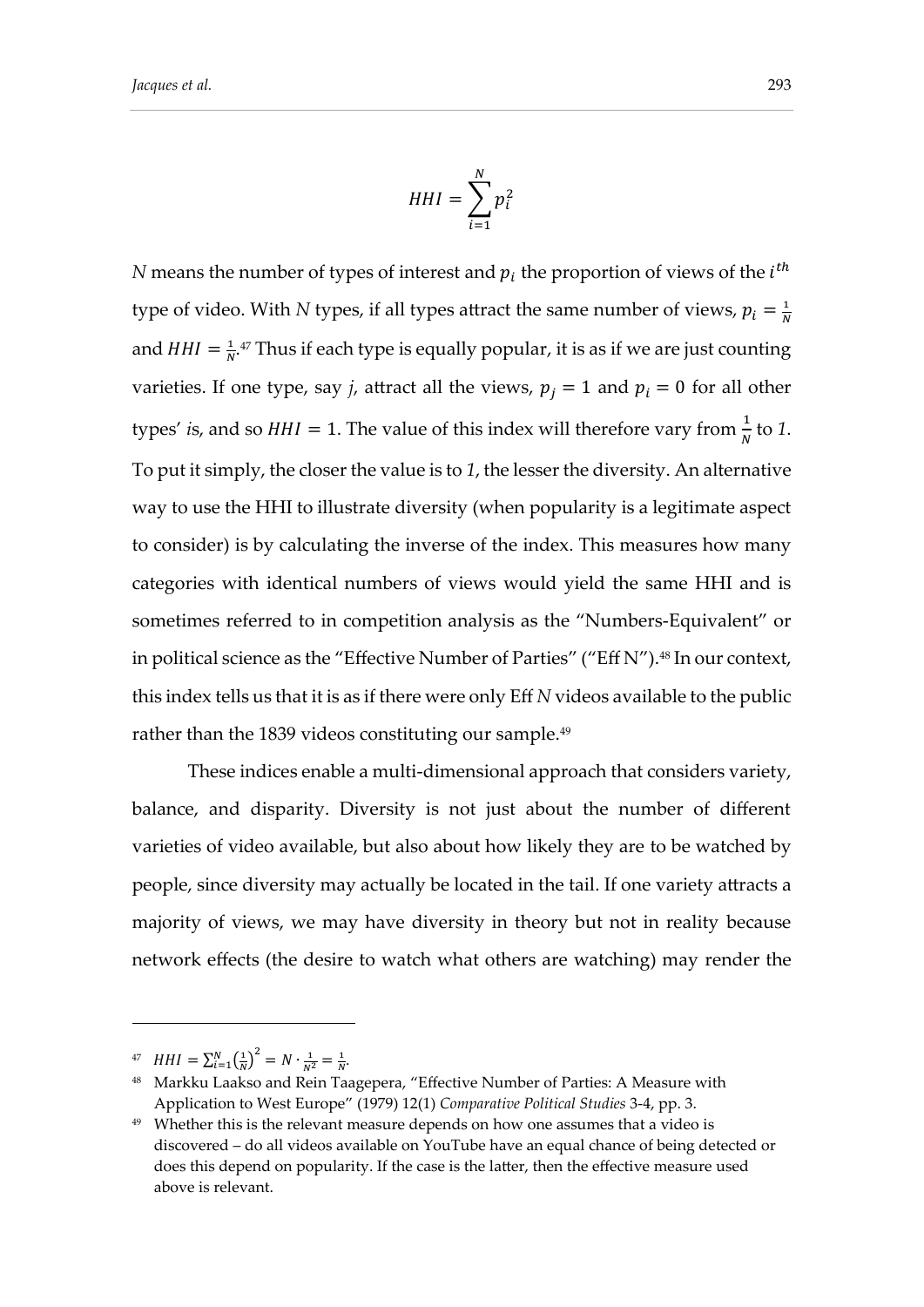other varieties largely unseen. Given our purpose, the Eff N is a reasonable way to measure the number of types present on YouTube and their relative abundance. While most studies generally focus on variety (the number of different categories),<sup>50</sup> our system follows Stirling's <sup>51</sup> properties and therefore also includes balance (the pattern of quantity across the categories) $52$  and disparity (how dissimilar the categories are within a set).<sup>53</sup> This gives a more indepth analysis of the diversity present within the various categories.

Before turning to the preliminary results of this model, we need to make a few remarks about the dataset (beyond the difficulty of trying to quantify something inherently qualitative, namely cultural diversity). Firstly, this dataset relates exclusively to the UK music market. Secondly, given the sheer volume of content present, the size of the dataset may be distorted, given that the total number of views in 2012 (consumption of cultural content) is slightly above 253.4 million and that these are accounted for by a relatively small number of videos. The share of views of the top five videos in 2012 amounts to 36.5% of views. The corresponding numbers for the top ten was 50.7% in 2012, and of these only 6.6% remained viewable in 2013 with a further reduction of those of 84.3% in 2016. The top twenty-five accounted for 71.9% of all views of which only 1.6% remained in 2013 and even less in 2016. Thirdly, the original dataset comprises parodies based on 343 commercial pop music videos shared on YouTube and derived from British Charts Company data. These 343 commercial hits are therefore not fully representative of the whole market, but this problem is mitigated by the addition

<sup>&</sup>lt;sup>50</sup> The more categories, the more diverse is the set.

<sup>51</sup> Stirling (1998), *supra* n. 11, pp. 39-41.

<sup>&</sup>lt;sup>52</sup> The more equal are the shares of views in a category measured against the totality of the set, the more diversity is present.

<sup>&</sup>lt;sup>53</sup> This is subjectively assessed and context-dependent explaining why this column could be overlooked. The more disparate the options are within the set for identical variety and balance, the more diverse the set is.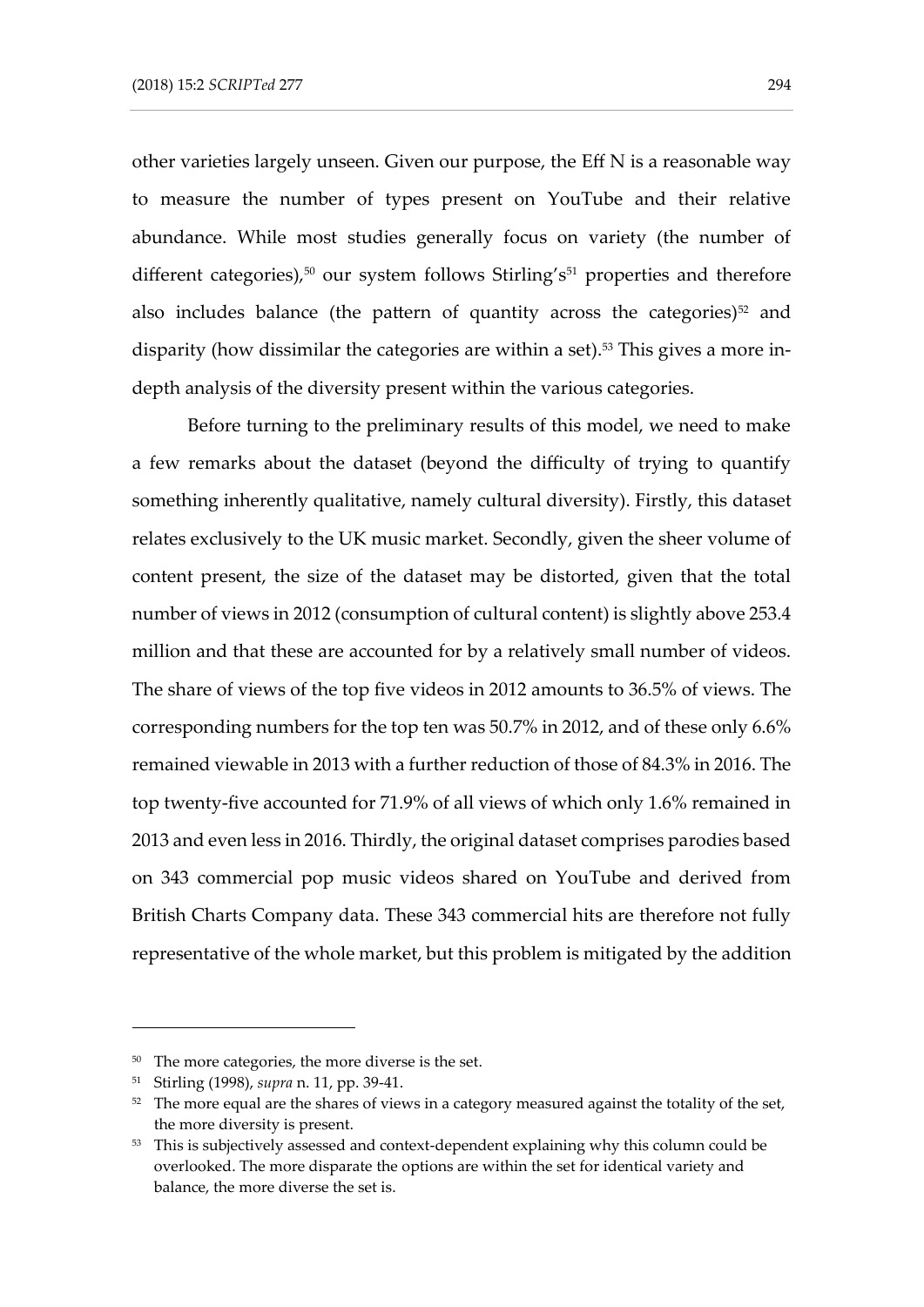of user-generated parodies. This produces 8299 videos, from which the 1843 sample is derived. Finally, there are likely to be some problems of transparency and robustness because of issues of data quality. The data was collected for different initial purposes, and hence this has constrained us in the variables used and in the building of indexes. Given the limitation of the data, care must be exercised not to over-interpret the results. The analysis in Section 6 illustrates both what can be done with, and potential pitfalls from relying too mechanically on, the statistical analysis.

### 6 **Findings**

The assumption is that the most harmful impact on cultural diversity is that caused by the unavailability of content, rather than the tracking statistics or monetisation match policies which still enable the public to access the online content. The preliminary results demonstrate patterns in the application of YouTube's Content ID on the diversity of cultural expressions supplied and consumed on the platform.

## **6.1 Content blocking significantly impacts both supplied and consumed diversity**

Before taking into consideration the role of algorithms, the following general observations can be made based on how the initial Erickson sample was constituted.

The first observation relates to whether consumed diversity of the original videos matches diversity in supply of content to viewers. Calculating the Eff N based on the share of views of each of the 343 original videos, we find that Eff N = 75.1. In other words, the consumed diversity is considerably lower than the supplied one. The second observation focuses on whether the incidence of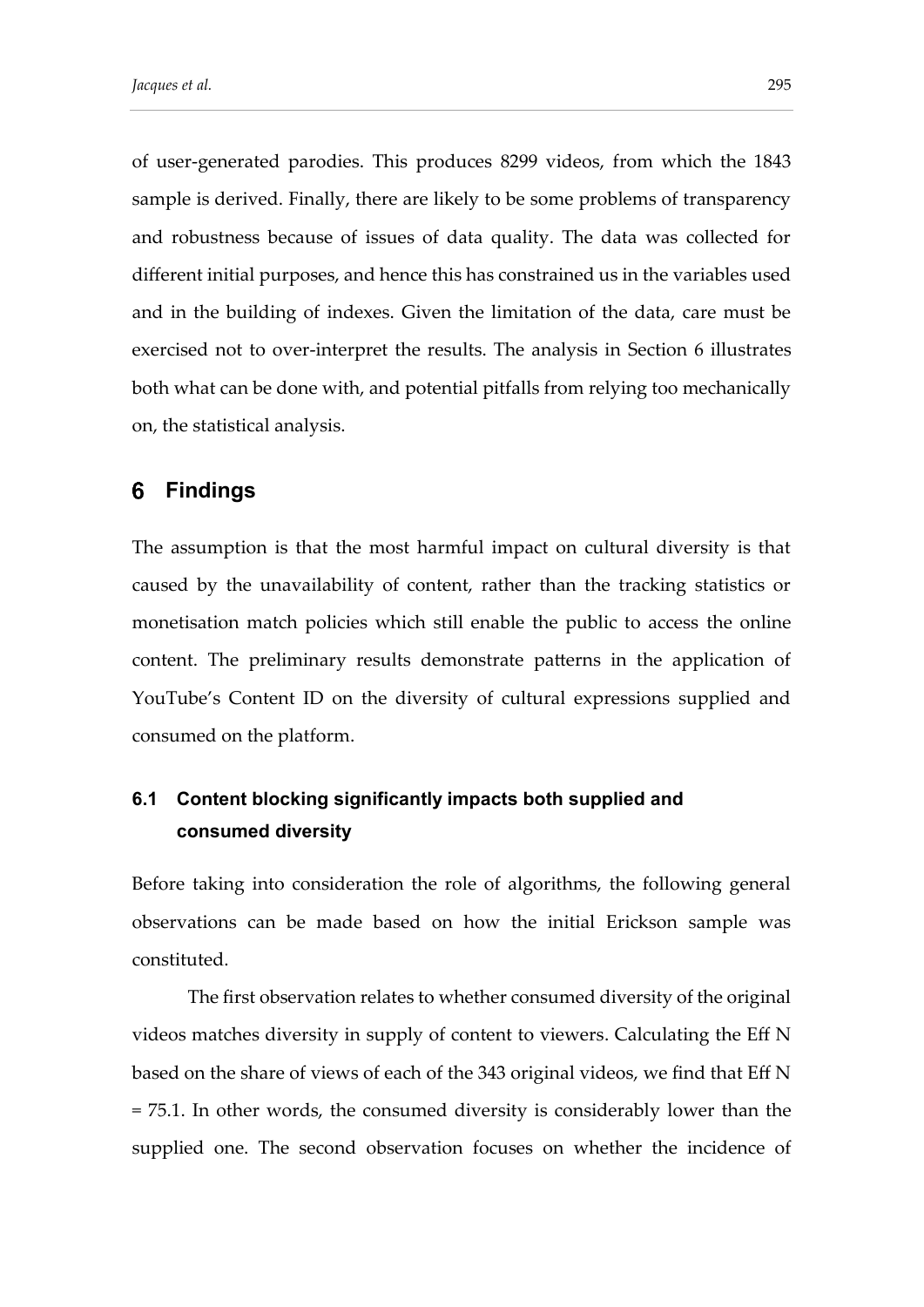parodying is equally spread over the 343 original videos. Types in this case are each of the original videos, i.e.  $N = 343$ . The total number of parodies was 8299. Calculating the Eff N first for the number of parodies for each type, we find Eff  $N = 25.5$ . Contrasting this with  $N = 343$ , it is obvious that the supply of parodies is extremely skewed. If all the videos were equally popular as object for a parody, it is as if we only started with about twenty-five videos. If we turn to the popularity of these parodies, we can again compute the Eff N, in this case finding Eff  $N = 22.5$ . Thus, there seems to be a concentration (even if not by much) on a few original videos as object of parody. That does not imply that there is a close correlation between the number of parodies of a given video and their respective popularity. This illustrates a case where counting numbers (for example variety) is insufficient and requires considering balance and disparity.

Interestingly, the dataset seems to imply that it is not because an original hit attracts a lot of parodies that the sum of parodies is significant. Taken collectively, these parodies seem to account merely for a small share of overall views. For example, there may be many parodies of video X, but not many people are actually watching these. As an example, the video with the most parodies by number attracts almost 11% of all parodies both by number and by popularity, while the videos attracting the second and third highest number of parodies (9.9% and 8.9%, respectively) attract a much smaller share of views (6.3% and 2.7%, respectively). Equally, while the top ten parodies by views attracted more than half of all views, they accounted for less than a third of the actual number of parodies. Thus, it is not just important to decide whether the key consideration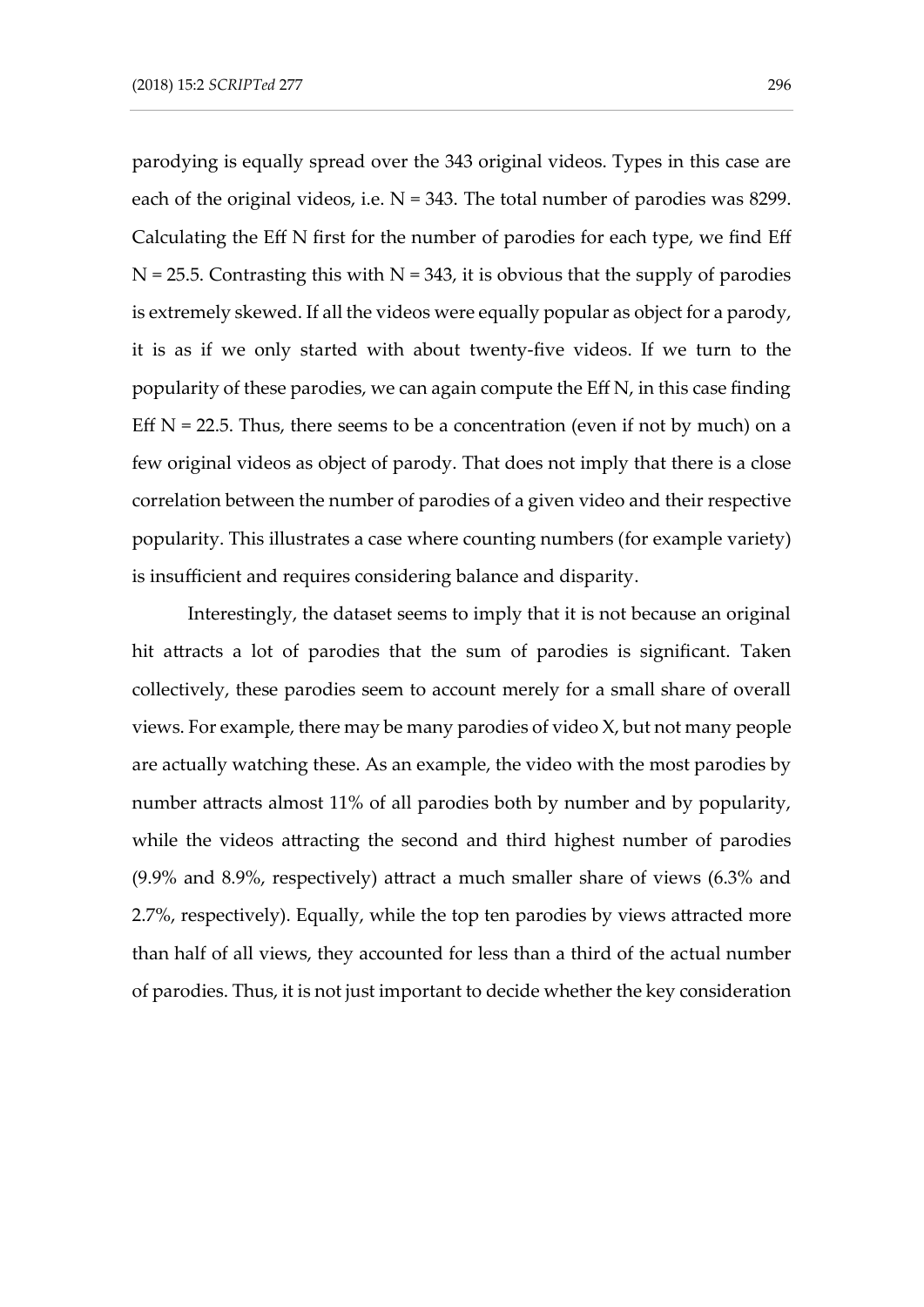is supplied or consumed diversity, but also what the object (of the hits or of the parodies) of diversity is. <sup>54</sup> That may depend on the policy question asked.<sup>55</sup>

Turning to the availability of the parodies sampled in 2012, and later in 2013 and 2016, we observe the impact of the technology on the environment in which videos are shared.

<sup>54</sup> See Section 7.1 *infra*.

<sup>&</sup>lt;sup>55</sup> For example, do we care about the number of parodies an original has attracted? Or should we focus on videos which generate a debate amongst these?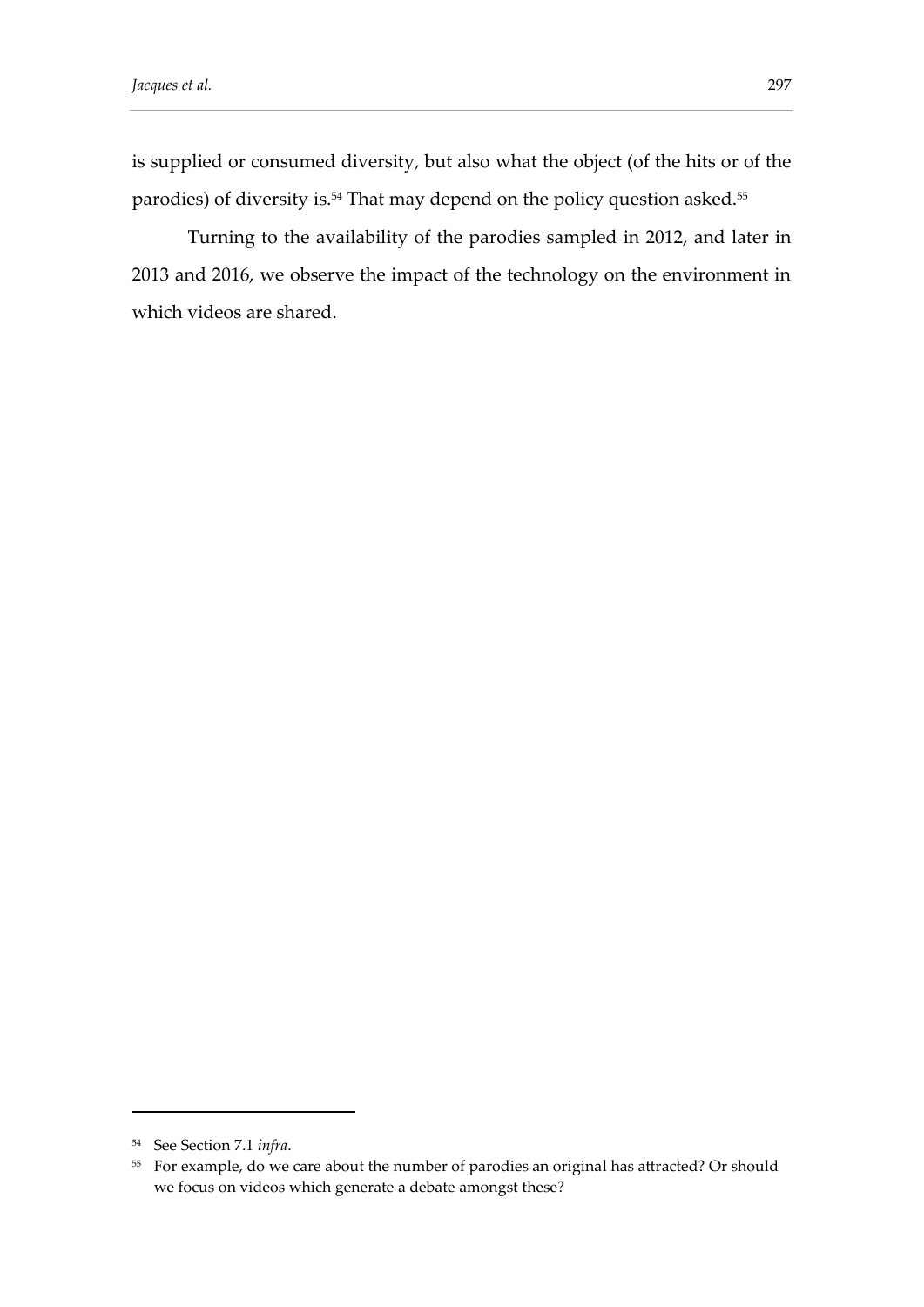|                                           | 2013         |         | 2016  |         |
|-------------------------------------------|--------------|---------|-------|---------|
| Descriptive statistics                    | $\mathbf N$  | Percent | N     | Percent |
| Live                                      | 1471         | 80.0%   | 1088  | 59.2%   |
| Manual copyright take-down                |              |         | 118   | 6.4%    |
| Algorithm-based blocking                  | 265<br>14.4% |         | 591   | 32.1%   |
| Not available for other reason*           | 103          | 5.6%    | 42    | 2.3%    |
| <b>Total N</b>                            | 1839         | 100     | 1839  | 100     |
|                                           | 2013         |         | 2016  |         |
| Effective number of videos viewed         | 27.2         |         | 20.2  |         |
| <b>Effective number of YouTubers</b>      |              |         | 13.6  |         |
| Top 5 YouTubers' share of total<br>views  |              |         | 55.5% |         |
| Top 10 YouTubers' share of total<br>views |              |         | 72.2% |         |

\* This includes take down for other reasons than a copyright claim.

## **Table 1: General descriptive statistics**

The first observation from Table 1 is that the effect of Content ID cannot be underestimated. If we combine all the content removal and blocking due to copyright concerns, we can see that in December 2016 Content ID accounted for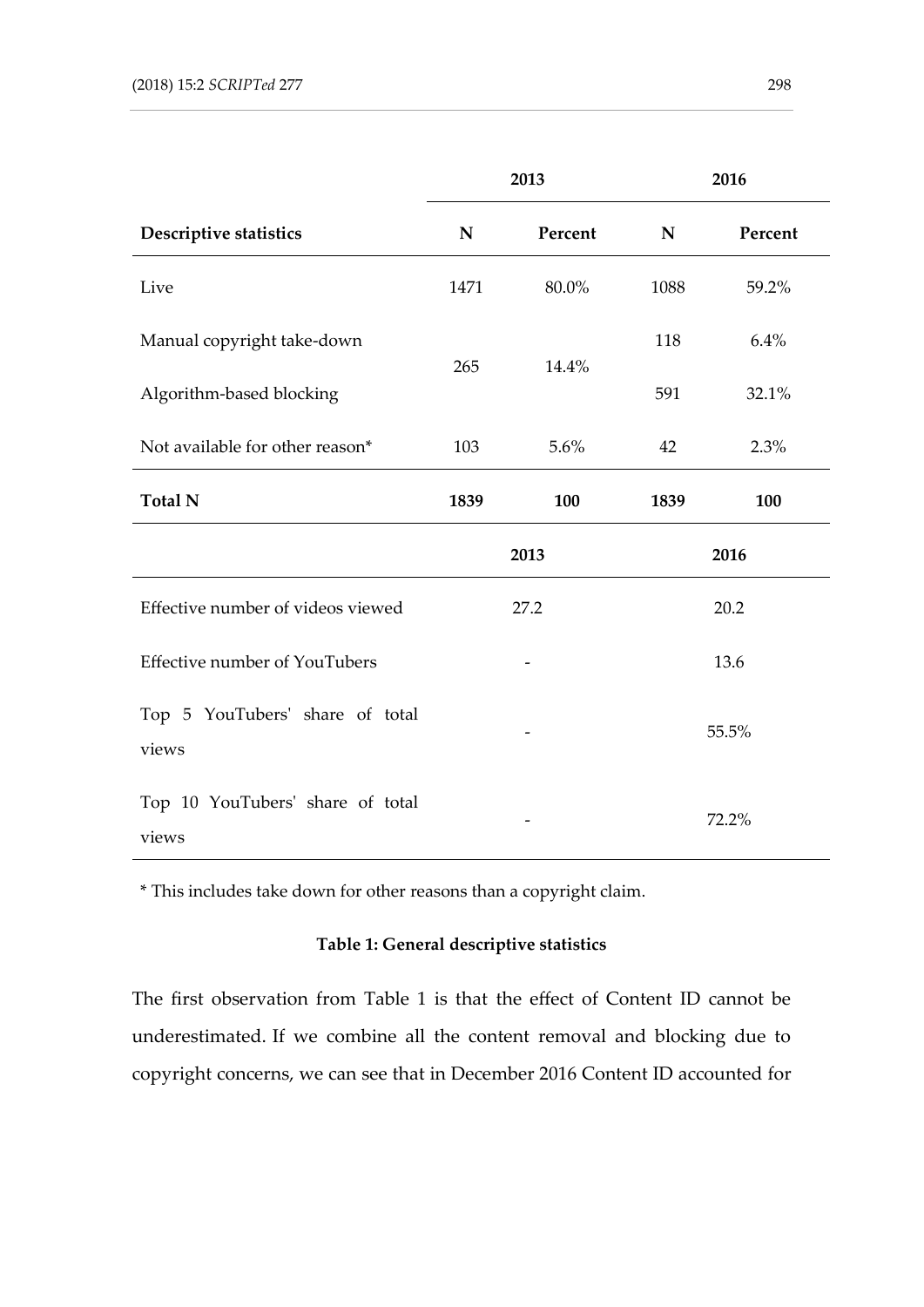83.4% of the blocking, while manual take-down only accounted for 16.7%.<sup>56</sup> Such figures could demonstrate the efficiency of the technology for removing copyright infringing content, but this would be a fallacy because, as the original study from 2013 by Erickson et al. revealed, only a very small percentage of audio-visual works in the sample infringed copyright.<sup>57</sup>

The second observation is that when we aggregate views up to the level of the numbers of YouTube users posting videos, only a few videos attract most of the views: the top five in the sample by number of views account for slightly over a half (55.5%) of all views, while the top ten account for almost a quarter (72.2%). Hence, when analysing diversity, it matters greatly whether we focus on "the number of voices" or "the number of voices *heard*". In the former case, we can simply count the number of voices, i.e. YouTube users. In the latter case, the popular videos need to carry more weight in our measure and we will resort to the indices described in Section 5 *supra*. Using Eff N yields our third observation from Table 1, namely that out of our cohort of 1839 videos, only twenty-seven videos were effectively viewed in 2013 and only twenty remained in 2016. This tells us that viewing figures are very skewed in our sample. Even more astonishing is the number of effective YouTube users present in this sample. As opposed to the 940 YouTubers sharing content in 2012, it is if there are as few as thirteen effective YouTube users in 2016. While this can be explained by the fact that most of the views are concentrated in the top five (55.5%) and top ten (72.2%),

<sup>&</sup>lt;sup>56</sup> Google advertised that overall, in 2016, that 98% of allegedly copyright infringing material is dealt through Content ID and 2% relates to manual notice and take-down. Google, *How Google fights piracy* (2016), p. 26 available at <https://drive.google.com/open?id=0BwxyRPFduTN2TmpGajJ6TnRLaDA> (accessed 21 March 2018).

<sup>57</sup> Only 13% of all the UGC were found as mislabelled as "parody" and this does not mean that these 13% might be infringing as other exceptions might be applicable. 5% were also found are direct copy and therefore highly likely that these 5% constitute infringing materials Erickson, *supra* n. 42, pp. 27 and 31.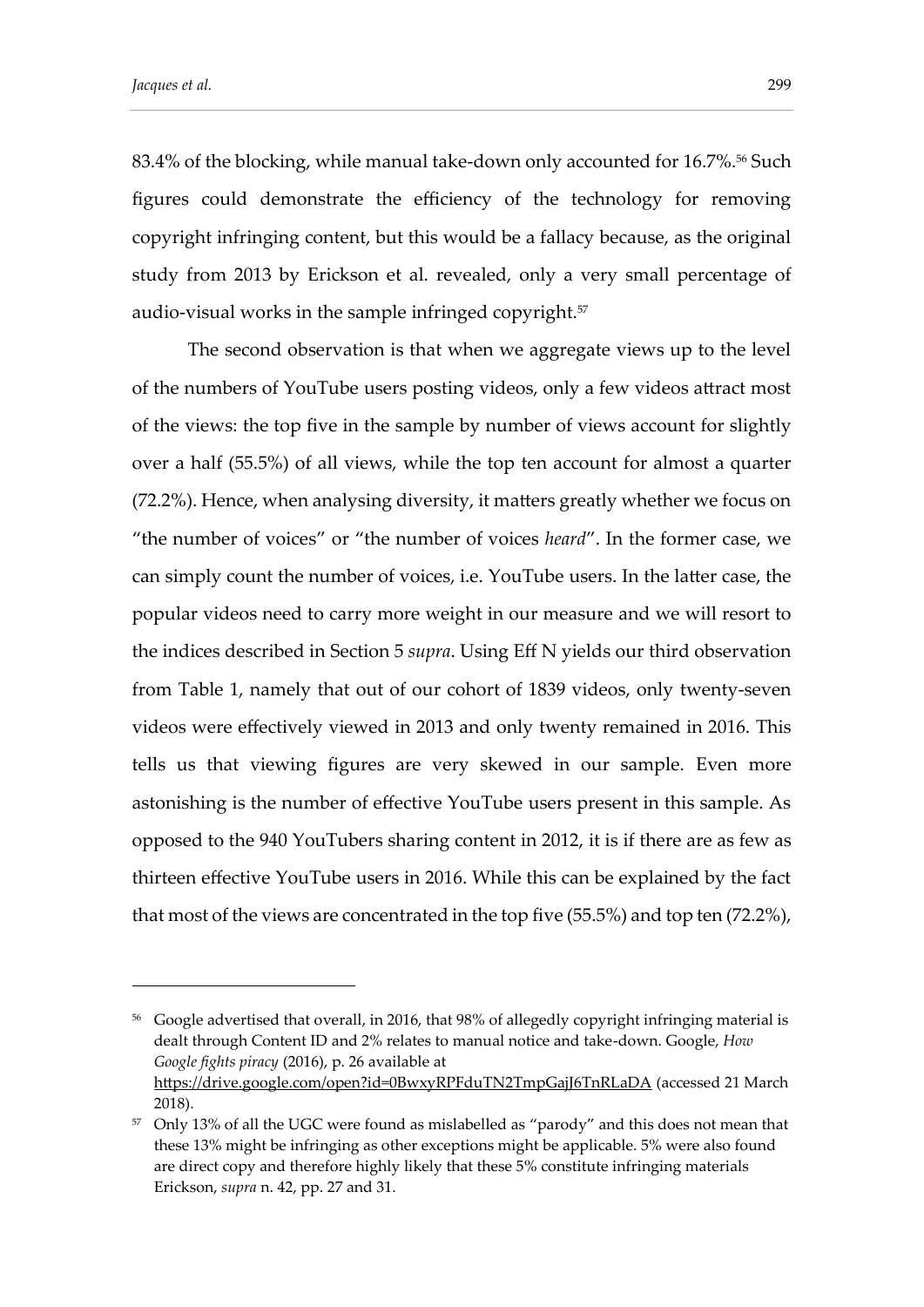it is surprising that the sample is so skewed that out of so many audio-visual works shared, only a handful of content creators are able effectively to communicate their creative expression to the public. From the perspective of consumed diversity, this turns out to be surprisingly low. While this could be an artefact of the particular sample, it is also possible that this is a more robust finding if there are strong network effects at play when it comes to the popularity of items.

Furthermore, audio-visual works which copy the video are more likely to be picked up by Content ID than to be removed by a notice and take-down complaint.<sup>58</sup> This is easily explained by the functioning of digital fingerprinting technology as described in Section 3. As this is how the technology is meant to perform best (i.e. to find visual or audio matches) this is where the impact will be greater. Nevertheless, this raises concerns as to the likelihood of meeting the objectives sought by the introduction of a parody exception in copyright law. Indeed, while some countries seem to be permitting the copying of entire works (for example copying of sound recordings with altered lyrics), $59$  it remains to be seen whether the application of the parody exception in other jurisdictions, including the UK, will result in the same or similar decisions. $^{\rm 60}$ 

## **6.2 Case study: Gender and diversity**

While a number of features of a particular parody, such as its target, the degree of professionalism of the product, and the level of critique involved, may have

<sup>&</sup>lt;sup>58</sup> By running a multinomial regression, our hypothesis leads us to believe that an audio-visual work which copies the sound recording of a copyright protected work has significant chances of being blocked by the algorithm, rather than remaining available.

<sup>59</sup> France: Cass. Civ. 1, 12 January 1988, *RTD Com.* 1988, 227; André Françon, "Questions de droit d'auteur relatives aux parodies et productions similaires" (June 1988) *Droit d'auteur* 303.

<sup>60</sup> Jacques, *supra* n. 39.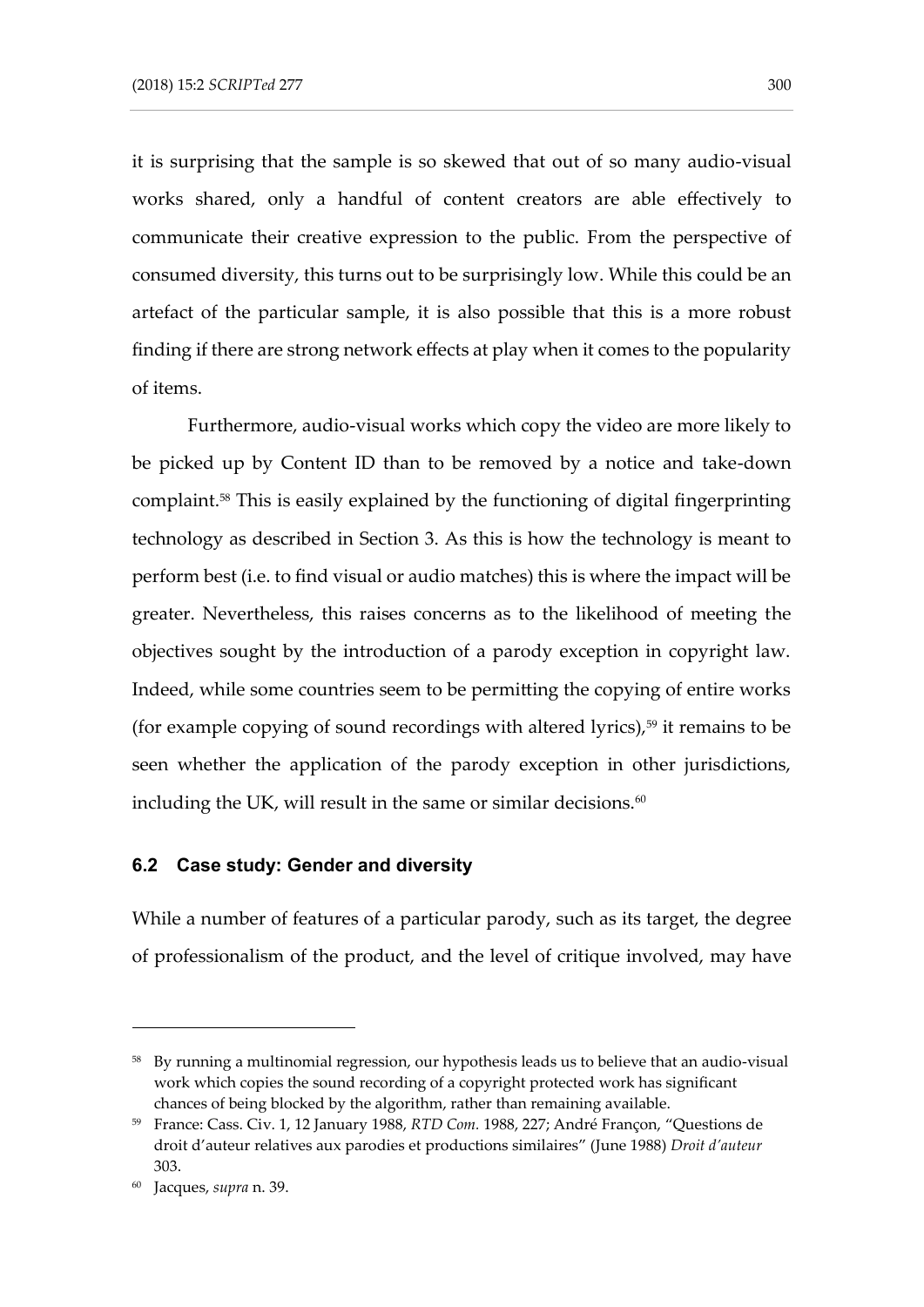an impact on which of the rules are implemented in response to the algorithm's finding of a match, gender should not be one of these. We use this to investigate deeper into both the original data set and our extension of the data until 2016.

Looking at the 2012 data only, but before sampling of the parodies had taken place, i.e. the full set of 8299 parodies of 343 original videos, we find that among the original data, male performers dominate in terms of the original videos (accounting for 58.3% of the original videos in the sample), while female artists dominate when it comes to being parodied, whether by number of parodies or by the popularity of the parody (see Table 2).

|        | Original videos | Parodies | Views of parodies |
|--------|-----------------|----------|-------------------|
| Female | 33.2%           | 55.0%    | 52.7%             |
| Male   | 58.3%           | 42.5%    | 45.3%             |
| Mixed  | 8.5%            | 2.5%     | 2.0%              |

**Table 2: Share by gender of performers**

In other words, in the sample, women performers are disproportionately likely to be parodied. Who then are engaging in the parody and to what extent is this affected by the algorithm? For both 2012 and 2016, we can divide the sample into five types (male solo, male group, mixed, female solo, female group). Calculating the Eff N for the 2012 sample and for those remaining in 2016, we get a value of 3.05 and 3.10 respectively, indicating that the parodies are concentrated on a subset of the five types and that there is not much difference between the two dates. Investigating bit further into the data (Table 3), the absence of female parodists is clear cut. Purely female parodists account for only 23%–24% of the parodies in the sample and more dramatically only for 3%–3.5% of parodies by views.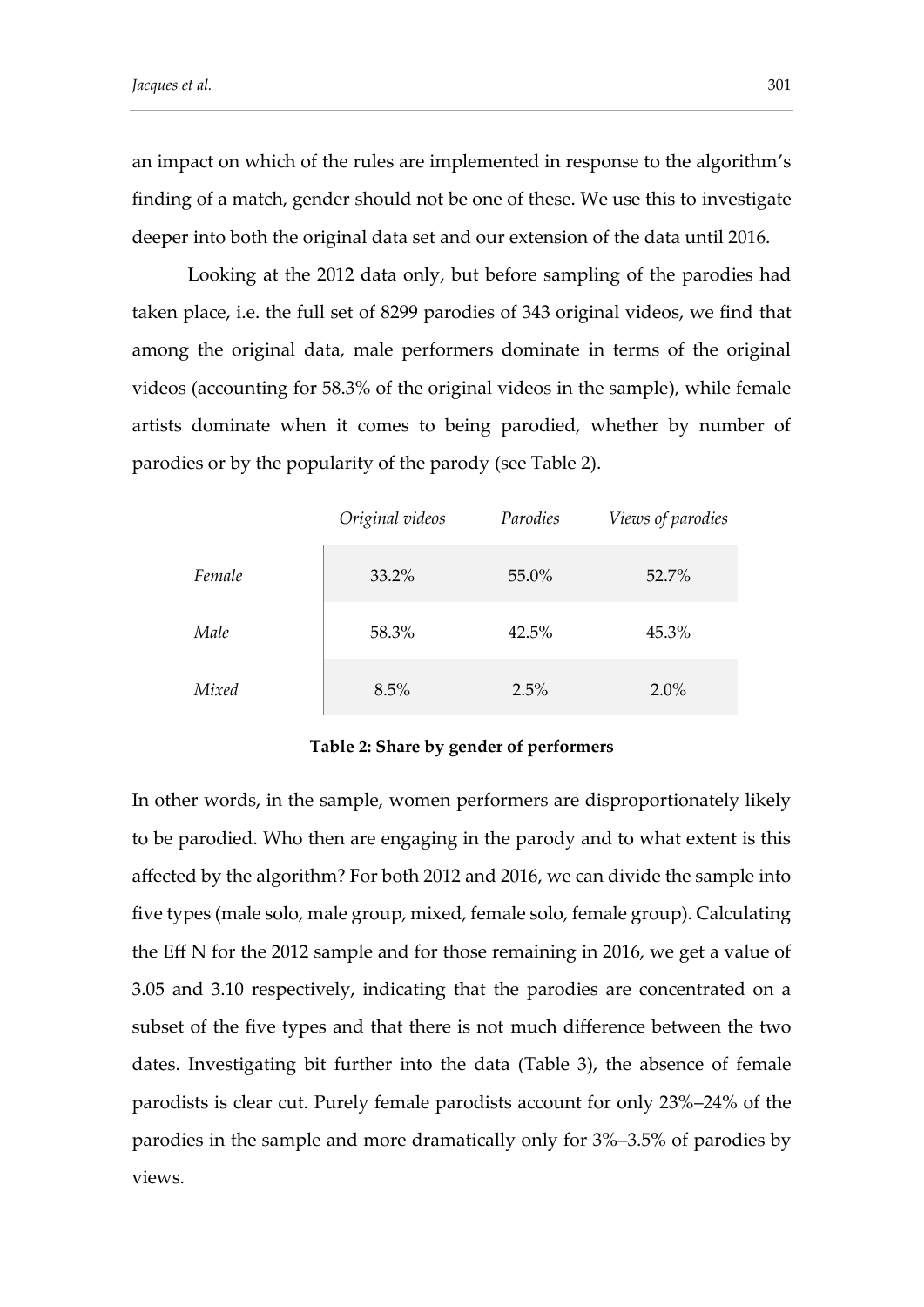| Gender       | By number 2012 | By views 2012 | By number 2016 | By views 2016 |
|--------------|----------------|---------------|----------------|---------------|
| Female Group | 11.9%          | 1.1%          | 11.2%          | 1.1%          |
| Female solo  | 12.1%          | 2.5%          | 11.9%          | 2.0%          |
| Male Group   | 20.8%          | 36.8%         | 21.5%          | 38.8%         |
| Male Solo    | 37.0%          | 21.5%         | 35.7%          | 25.7%         |
| Mixed group  | 18.2%          | 38.1%         | 19.6%          | 32.5%         |

## **Table 3: Share of parodies**

For some time now, the platform has recognised that women were outnumbered as content creators. Our results show that for this sample, they are also outnumbered in terms of share of popularity. This can perhaps be explained by the environment of the platform. For example, considering the nature of the comments made on female performer videos, many of these are sexually suggestive, threatening, or hateful in nature. Even if one disables the comment function on the platform, this would not alter the central problem. While women remain a minority on YouTube, there will be relatively few safe spaces for women's expression to flourish.

### **6.3 Remarks on the data analysis**

In a very specific dataset we have found that that both supplied and consumed diversity have only limited correlation with the presence of Content ID – in most cases the change in diversity has been very modest and the direction of change has not been consistent. That does not imply that there are no problems; it may simply be that the existing data is not sufficiently well suited to detect such effects. What we have found is that it matters greatly how we conceive of, and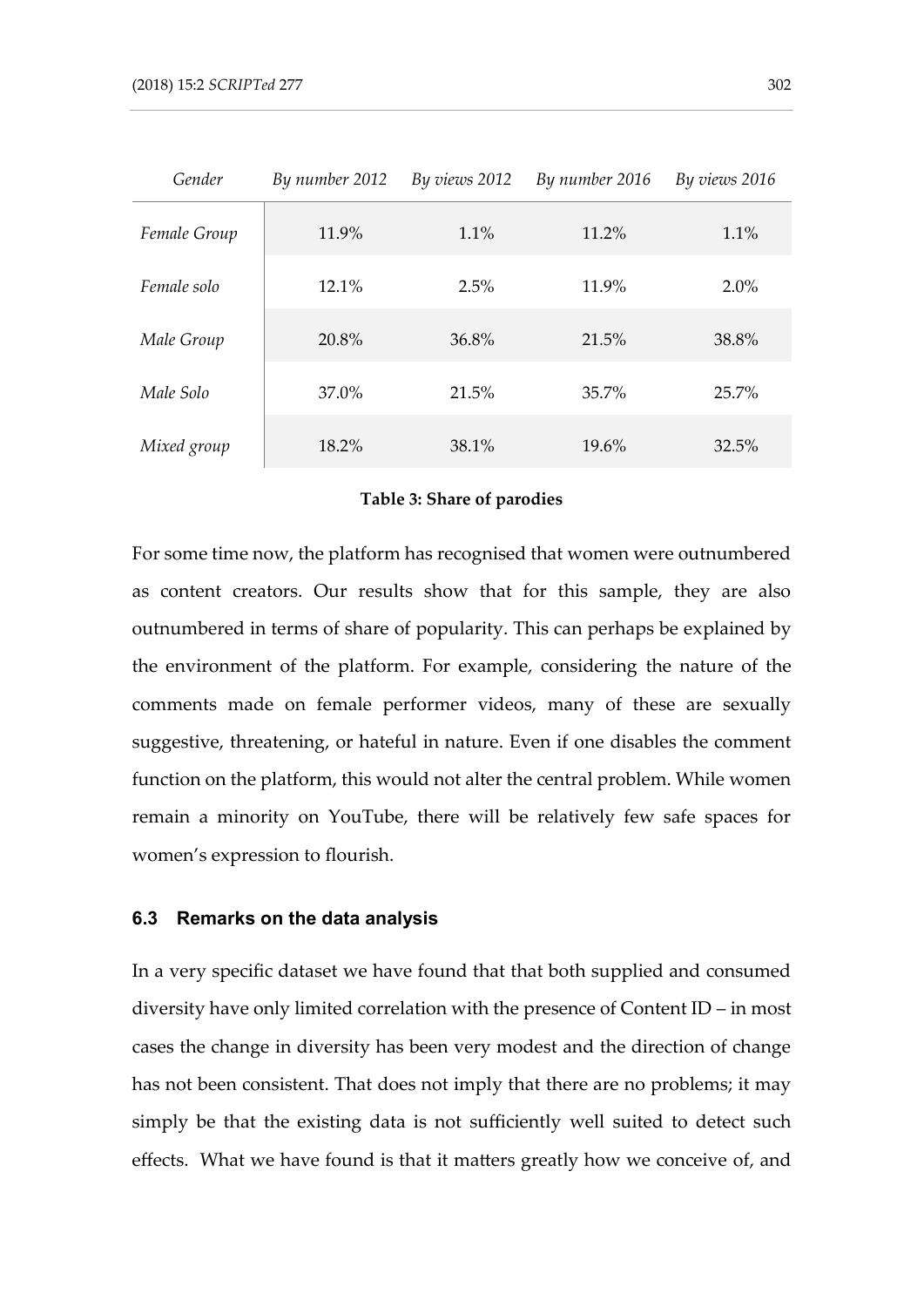hence quantify and qualify, diversity. A key question we should ask in future work is: how do people find a video? If we are dealing with a neutral search engine, it is possible that merely counting the number of videos in each category will be sufficient, but if videos are found by word of mouth recommendation, then some sort of epidemic model is needed which would possibly lead us (like a short-cut) to use the number of views as a basis to calculate shares. But it may also be that people use a search engine which uses a particular algorithm to decide the order in which it shows search results (based on advertising, for example).

Secondly, there is often a clear "most popular parody". If people learn from each other, we would expect network effects to operate so that once a video gets to a level of popularity it dominates that category. One question we could not explore is what would happen if the AAPS removes the most popular parody: would the next most popular simply replace it, almost as if the AAPS functions as a forest fire which, in taking out the old trees, gives breathing space for new growth? If that is the case, then while the take-down by the AAPS may be a personal tragedy for the creator of the most popular parody, this will have little to no effect on diversity or possibly even welfare.

Thirdly, the Eff N is a useful statistic to base an assessment of diversity on variety, instead of intensity. However, it can present a misleading picture where the identity of the category with the largest share changes, but not the relative shares. In cases such as some of those explored here, where number of types is small it is both feasible and essential to investigate further.

## **Proposals to preserve and promote supplied and**  7 **consumed cultural diversity using AAPSs**

Given the limited correlation between enforcement and cultural diversity, this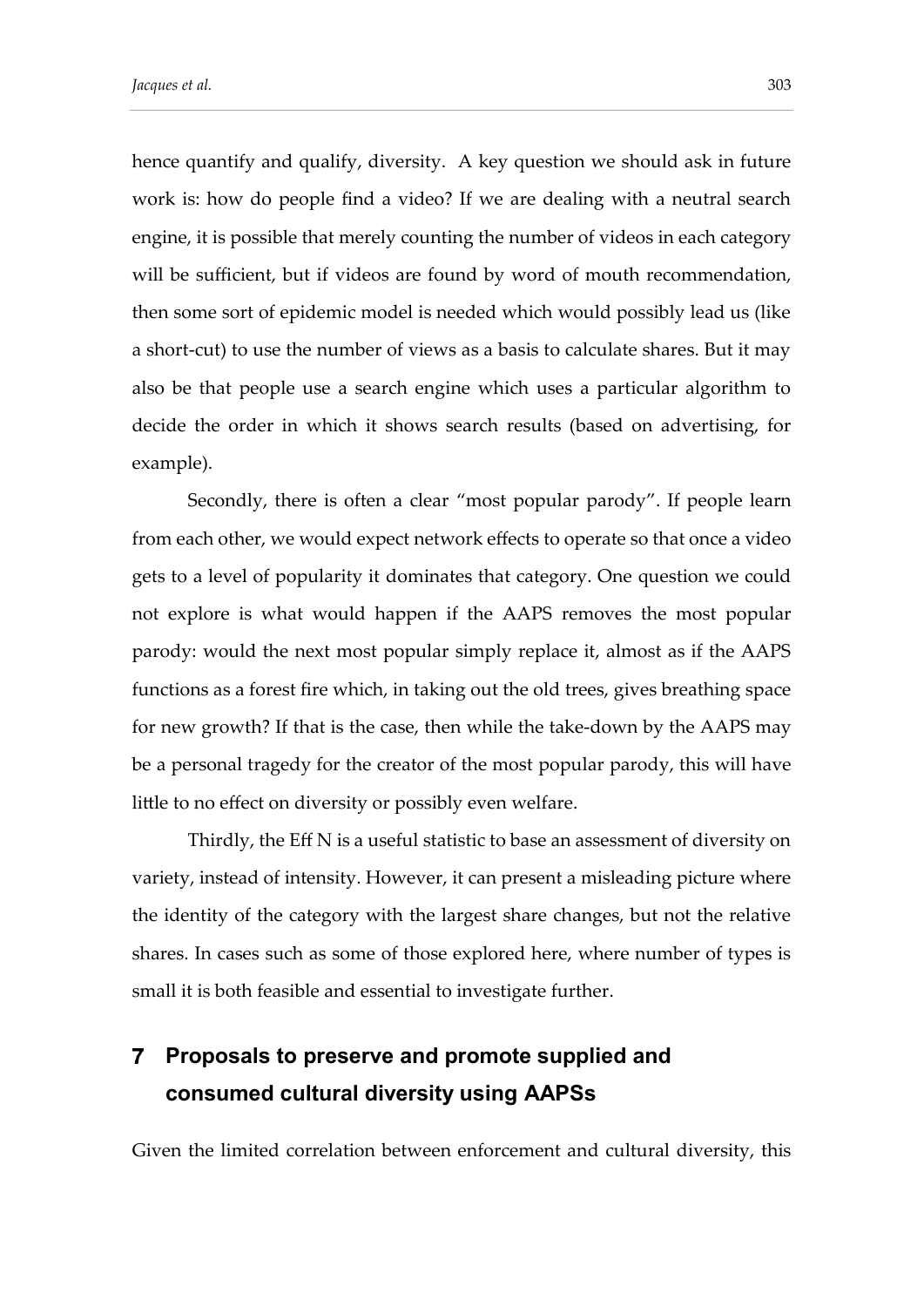section aims to make a set of modest proposals for preserving and promoting the rich cultural diversity present in the online environment in the European Union. The proposals focus firstly on the EU regulatory framework and newly proposed amendments, before revisiting general principles related to due process and "best practices". Finally, we discuss the idea that technologies could be used to facilitate licensing opportunities directly within online sharing platforms.

## **7.1 Fostering cultural diversity through a robust and coherent legal framework**

The last fifteen years have taught us that a piecemeal regulatory framework fragments the EU digital single market. Instead of creating duplicates by repeating proposals made by others, $61$  we believe there is a real opportunity for the EU to implement a legal framework where a diversity of cultural expressions is promoted despite the current lack of robust international legal provisions. This can be achieved through the strengthening of copyright exceptions and further protection of the public domain by expanding the mandatory character of exceptions, and by providing adequate incentives for bigger industry players such as intermediaries, publishers, record labels and collecting rights societies, to respect both fundamental rights and the public interest.

The main concern is that the more trust that is placed in the hands of commercial private entities, the less likely it is that economic, cultural, or social diversity will be present in online sharing platforms. Advertising-funded online sharing platforms can increasingly bind together individuals living in different territories. The preservation and promotion of cultural diversity comprises two

 $61$  Such as adding clarity in the legal framework by redrafting art. 13 of the new proposed directive, delineating the interaction between this new proposed directive and the other EU instruments such as the E-Commerce and Enforcement Directives and the EU Charter, and, in general, rationalising the adequacy of liability regimes for online intermediaries.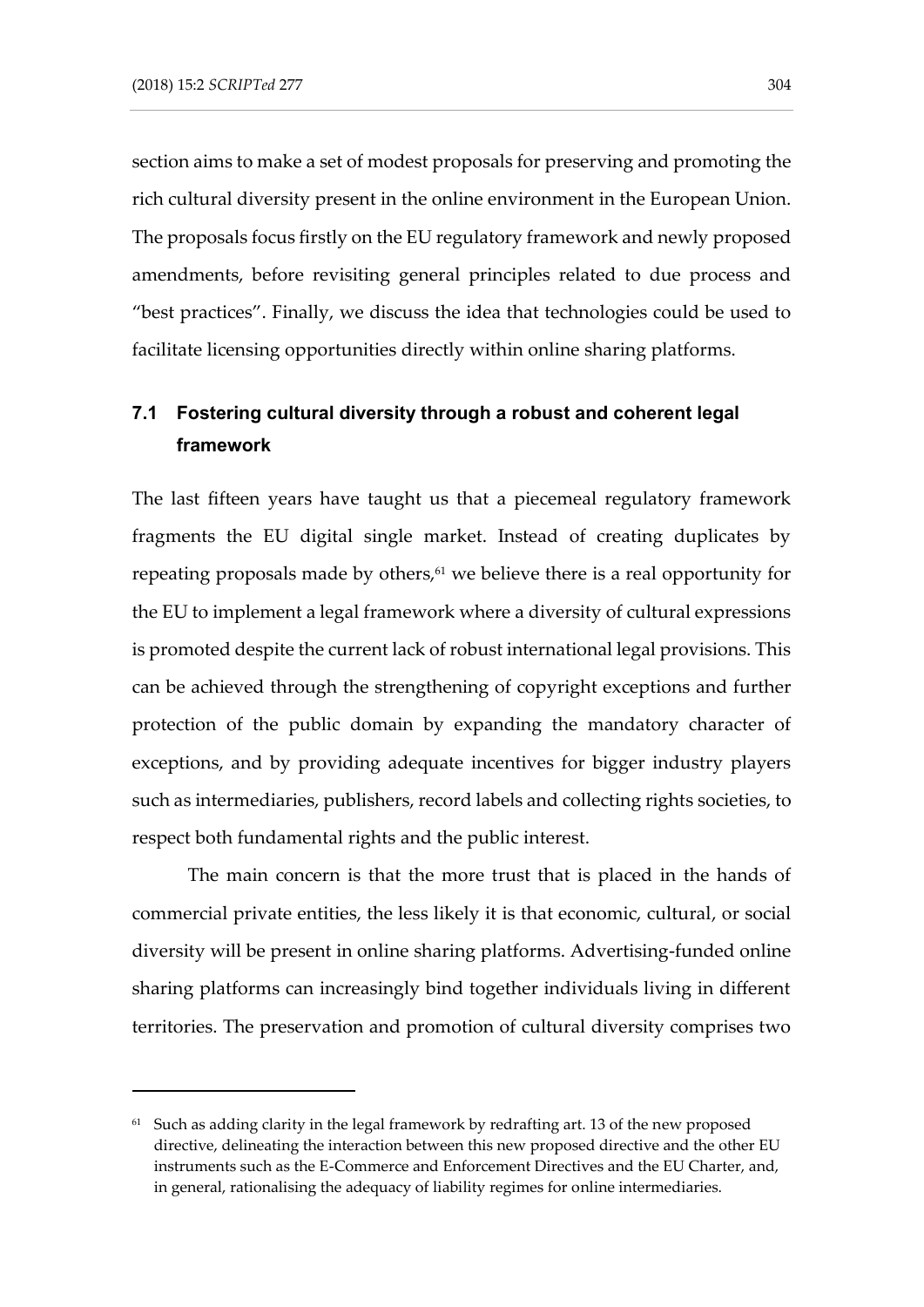strands: (1) to enable individuals to have equal access to different cultures, and (2) to enable individuals located in one territory to be heard in another. Therefore, to avoid cultural homogenisation within the EU digital single market, legal provisions should ensure efficient enforcement of fundamental rights (freedom of expression and copyright, through the right to property), and support principles of democracy throughout the EU.

The problem with this proposal is getting agreement on how we define cultural diversity. If the concept spreads across policy debates but remains a vague concept, it will be hard to preserve and promote it. With this study, we have provided variables through which diversity in online sharing platforms can be measured, although statutory metrics would be welcomed and would facilitate its adjudication.<sup>62</sup>

An alternative approach might be to promote democratic principles in the online environment by adopting a balanced copyright paradigm, compliant with freedom of expression.<sup>63</sup> In essence, such a proposal would ensure that the traditional instruments capable of promoting cultural diversity can be fostered in the digital era. By guaranteeing that legitimate expressions are not subject to market censorship, the public is able to determine which cultural expressions can be accessed and consumed. In the longer run, such a position enables different cultures to interact and foster creativity and innovation, possibly leading to economic growth and competition within the EU and the global digital market. In essence, there is a need to ensure cross-border flows of repertoire and usergenerated content on platforms.<sup>64</sup>

<sup>62</sup> European Commission, *The AB Music Working Group Report December 2015-June 2016*, p. 15, available at [https://ec.europa.eu/programmes/creative-europe/sites/creative-europe/files/ab](https://ec.europa.eu/programmes/creative-europe/sites/creative-europe/files/ab-music-working-group_en.pdf)[music-working-group\\_en.pdf](https://ec.europa.eu/programmes/creative-europe/sites/creative-europe/files/ab-music-working-group_en.pdf) (accessed 22 March 2018).

<sup>63</sup> *Ibid.*, p. 53.

<sup>64</sup> *Ibid.*, p. 39.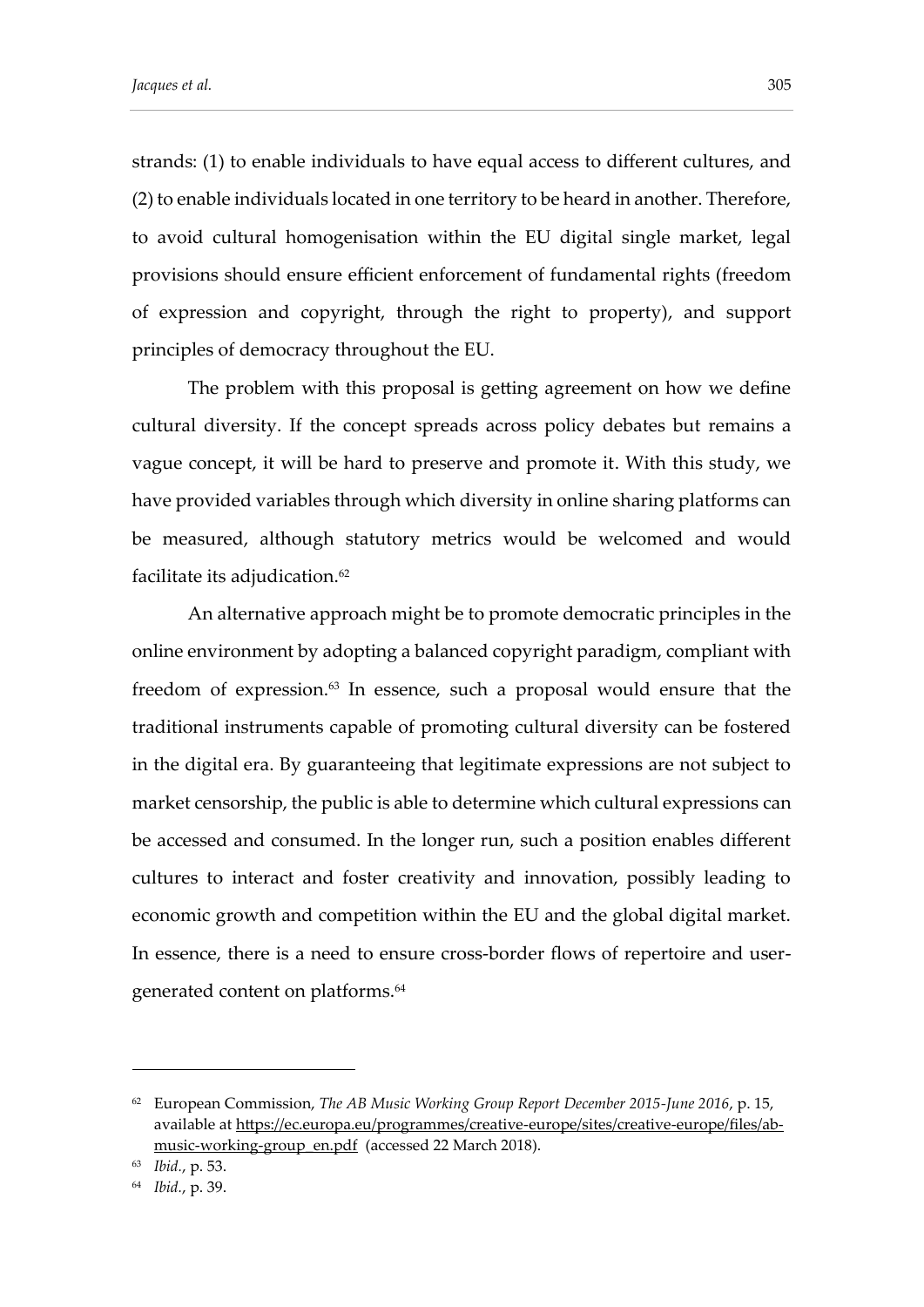### **7.2 Ensuring due process online**

Moving on to enforcement, blindly trusting private commercial interests to tackle online copyright infringement is a mistake. Not only do the industry players and intermediaries often have opposing commercial interests, but they rarely have the individual and wider public's best interest at heart. Therefore, we urge EU policy-makers to place obligations on intermediaries and right-holders to respect due process as a counter-weight to the reliance on algorithms to detect and identify infringing content.

Where business models develop in conjunction with the implementation of the legal framework, intermediaries try to protect themselves by applying match policies without due assessment of their illegality. Current business models seem to take little note of copyright exceptions, jeopardising the careful balance struck by legislators throughout the Union. The current copyright package falls short on this front as well. By requiring intermediaries to negotiate with right-holders and act as "judges" on their platforms, the risk is that major market players are going to abuse the system, curtailing freedom of expression and endangering cultural diversity.

Consequently, the new copyright paradigm could push for a more efficient and independent dispute resolution system. This is not to say that such system could not include automation. Indeed, the sheer volume of shared content makes it impractical to involve the judiciary every step of the way. Nevertheless, the possibility of using the judicial or administrative authorities appears essential for the safeguarding of cultural diversity.<sup>65</sup>

<sup>65</sup> For example, see Bundesgerichtshof [Federal Court of Justice of Germany], *GEMA v Rapidshare*, I ZR 80/12 (15 August 2013).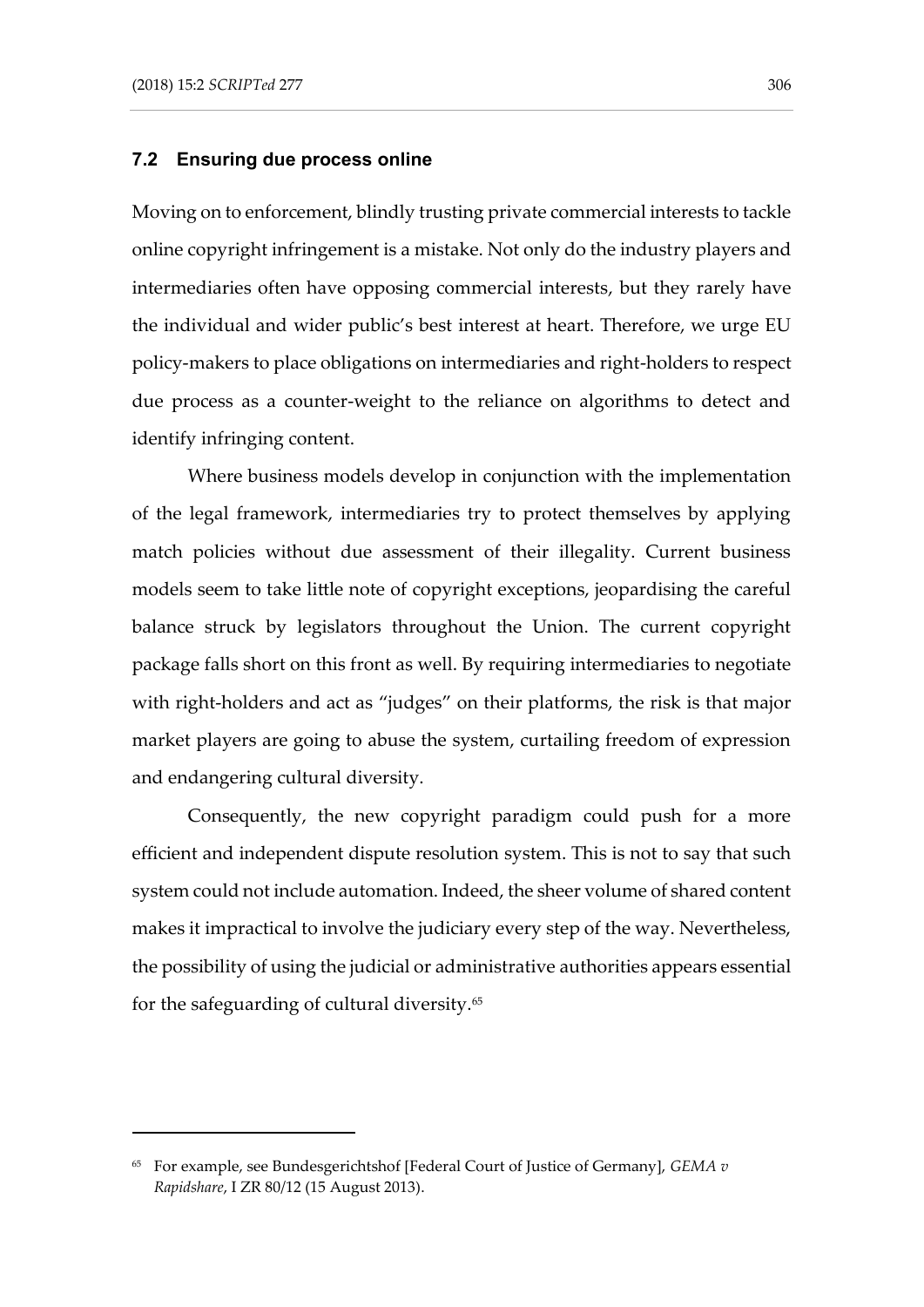For example, 90% or some other agreed-upon large portion of matching content could be left to the internal dispute resolution set up by intermediaries, using AAPSs as they currently operate. For smaller portions of matches of alleged infringement, intermediaries are not best placed to assess the legality of the use. Here, AAPSs are inefficient, and so the option of presenting the facts to an independent authority becomes necessary. 66

In any case, more transparency and harmonisation in the design of these internal dispute resolution systems and external recourses must be contemplated. While parts of these enforcement mechanisms can be left to selfregulation, some harmonisation would increase legal certainty and reduce the costs and efforts of individuals in trying to understand how to best dispute an automated notification of infringement across the myriad of online platforms.<sup>67</sup> Furthermore, as Garstka indicated, harmonisation in this field could give much needed attention to human rights such as freedom of expression, the right to privacy, and the freedom to conduct a business.<sup>68</sup> Finally, the intermediaries could be obliged to publish the outcomes of dispute resolution settlements on their website or on an external source, as in Google's *Transparency Report*<sup>69</sup> or the *Lumen Project*. <sup>70</sup> Not only would such an initiative enhance oversight of the intermediaries' actions and attitudes in the described copyright enforcement process, but it would also educate the wider public as to which uses are permitted.

<sup>66</sup> For example, in France where an administrative authority was established to target illegal activities.

 $67$  Krzysztof Garstka, "Looking above and beyond the blunt expectation: specified request as the recommended approach to intermediary liability in cyberspace" (2016) 7(3) *European Journal of Law and Technology* 1-23, p. 10.

<sup>68</sup> *Ibid.*, p. 12.

<sup>69</sup> <https://www.google.com/transparencyreport> (accessed 21 March 2018).

<sup>70</sup> [https://lumendatabase.org](https://lumendatabase.org/) (accessed 21 March 2018).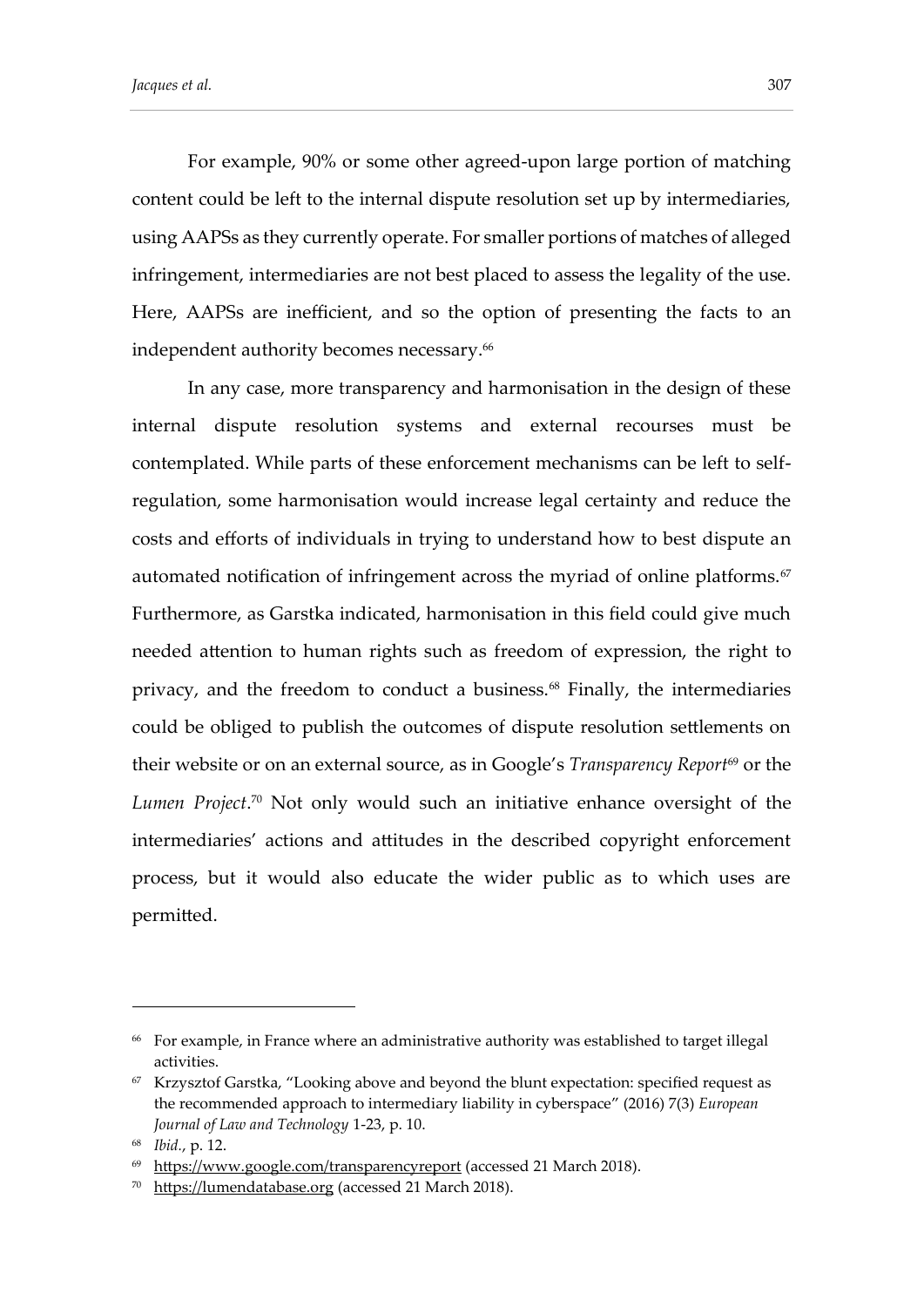## **7.3 Streamlining intermediaries' "best practices" for cultural diversity to strive**

The proposed art. 13(3) relies on hosting intermediaries and right-holders to negotiate best practices. There are dangers in such an approach. Firstly, the current online creative ecosystem already relies on private agreements reached between right-holders and intermediaries at the expense of the wider public. As an illustration, see the former PRS-YouTube deal:

If PRS for Music becomes aware that a members' work fits the definition of derogatory use, PRS for Music can notify YouTube on that member's behalf and work with YouTube to remove that content. Under the Joint Online Licence, a derogatory use is defined as a parodied work, or one that is insulting or detrimental to the composer of the commercially released sound recording.<sup>71</sup>

This illustrates how the defensive nature of copyright exceptions can be exploited by right-holders and intermediaries to secure the interests of right-holders. It can also further exemplify the danger of self-regulation in this area. Indeed, these agreements are generally reached in a non-disclosure form which removes the opportunity to verify compliance with copyright legislation or fundamental rights.

Secondly, we can identify best practice by looking at YouTube's Content ID system. In Section 2, we mentioned the choice of between using "tracking statistics" as a harsher policy than "monetisation". It is hard to justify these policies. Therefore, self-regulation is likely to create an open-door for intermediaries to choose the harshness factor linked to certain match policies.

<sup>71</sup> Se[e http://www.musicbusinessworldwide.com/prs-deal-with-youtube-what-does-it-mean](http://www.musicbusinessworldwide.com/prs-deal-with-youtube-what-does-it-mean-for-songwriters)[for-songwriters](http://www.musicbusinessworldwide.com/prs-deal-with-youtube-what-does-it-mean-for-songwriters) (accessed 21 March 2018).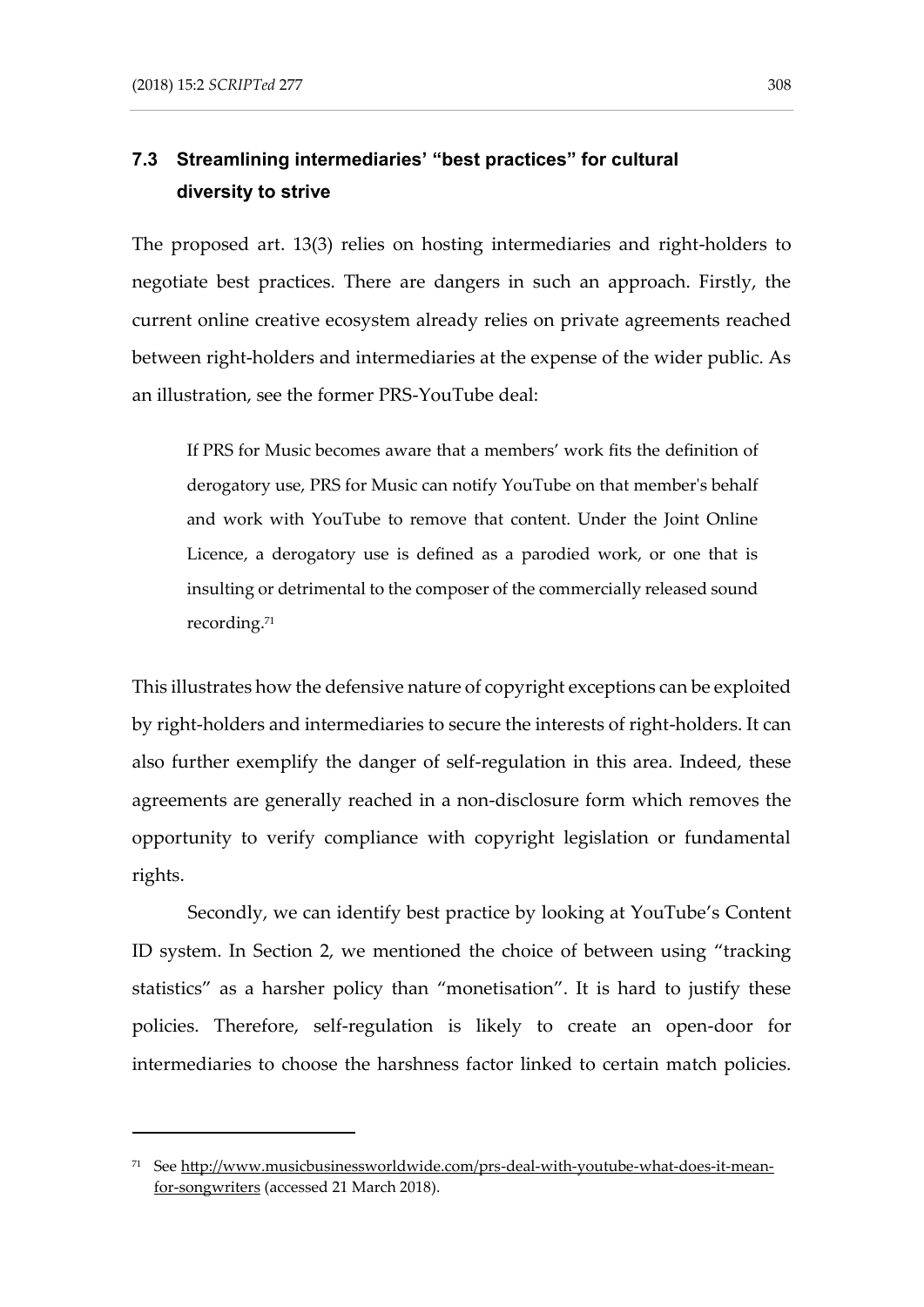This may benefit certain right-holders,<sup>72</sup> but at the expense of smaller and newer content creators. It may also produce increased bureaucracy for individuals who wish to navigate the platform, and increase the incentive to outsmart the system.

The following guidelines might help. First, users could be given more information about the process of uploading content. While YouTube does offer some guidance, it is somewhat biased. Second, the match policy should reflect the careful balance struck by legislators in the legal instruments between exclusive rights and permissible uses. One of the key difficulties resulting from both proposals relates to the territoriality principle of copyright legislation. A way to mitigate this could be to adapt the interface to identify the location of the infringer, which is likely to coincide with the first territory in which the user enjoys exclusive rights. Third, the territoriality principle could be better respected by identifying the user's upload country as the default option, rather than it being "worldwide", as is currently the practice on YouTube. Fourth, intermediaries should be pushed to acquire more information about who the legitimate right-holder is. Right now, the first claimant of content is presumed to be the right-holder, and there is little opportunity to dispute this. An easy way could be to insert a field where the alleged right-holder could explain why he/she believes they are entitled to enforce his/her copyright prerogatives. Finally, diversity of cultural expressions could be promoted by imposing quotas in the display of search results on the platform.<sup>73</sup> Currently in the online world, there remains a fragmentation along national and linguistic lines which results in limited choices for consumers.

<sup>&</sup>lt;sup>72</sup> The ones who signed with a publisher or record label and are members of collecting rights societies.

 $73$  Such quotas (or targets) are already present in some member states such as France for broadcasting of content on the radio. This is also supported by European Commission, *The AB Music Working Group Report December 2015- June 2016*, *supra* n. 63, p. 39.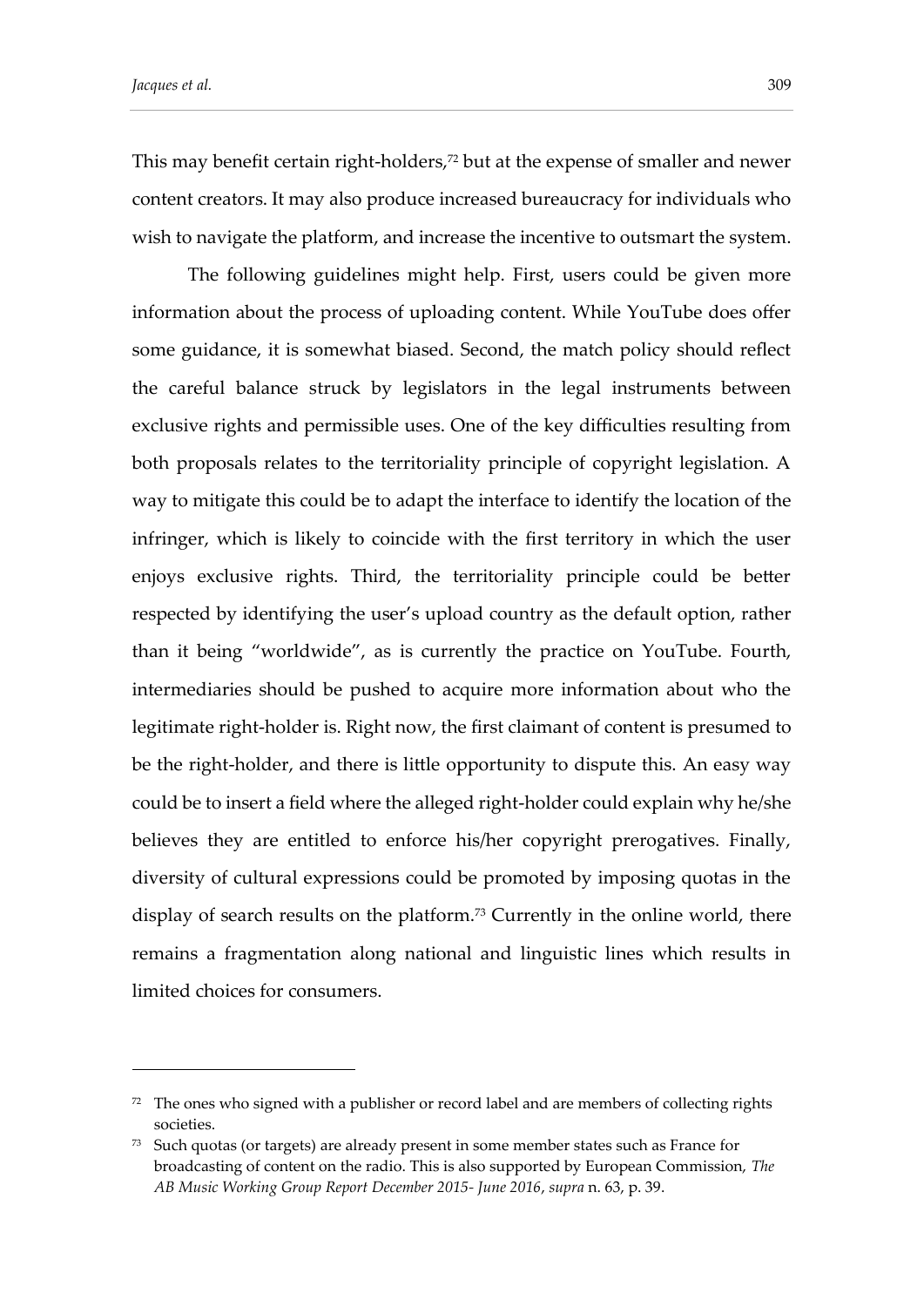### **7.4 Facilitating the licensing system**

A fair and sustainable digital environment will not be achieved unless progress is made with regards to licensing works in the digital single market. Some national initiatives (like the Copyright Hub $74$  in the UK) or private initiatives (such as ICE)<sup>75</sup> are welcome, but should be scaled up to the EU level.

With the development of relevant technology, there is a real possibility for intermediaries to include, within their interface, a way for users to get a license for using content. Not only would this benefit the intermediaries by fostering the upload and promotion of UGC, but it would also benefit the creative industries and augment their revenue. An EU initiative similar to the UK Copyright Hub could enable customisation of licenses depending on the intended use. Such a user-friendly licensing system would require an efficient way to deal with license fees and ensure fair remuneration to collecting rights societies and content creators. An EU licensing hub would be of no value if there is no way to assure the transfer of money from the user to the right-holders. Finally, this would create a European database of works, as is currently underway due to the joint efforts of some EU collecting rights societies.

### **Conclusion** 8

-

Scholars have already warned that the current legal framework, enforcement mechanisms, and market power of certain players create a "cultural blackhole" where the distribution of diverse cultural expression is threatened.<sup>76</sup> The global

<sup>&</sup>lt;sup>74</sup> [http://www.copyrighthub.co.uk](http://www.copyrighthub.co.uk/) (accessed 21 March 2018).

<sup>75</sup> <http://www.iceservices.com/about-ice> (accessed 21 March 2018).

<sup>76</sup> Johnlee Curtis, "Culture and the Digital Copyright Chimera: Assessing the International Regulatory System of the Music Industry in Relation to Cultural Diversity" (2006) 13 *International Journal of Cultural Property* 59-97, p. 64.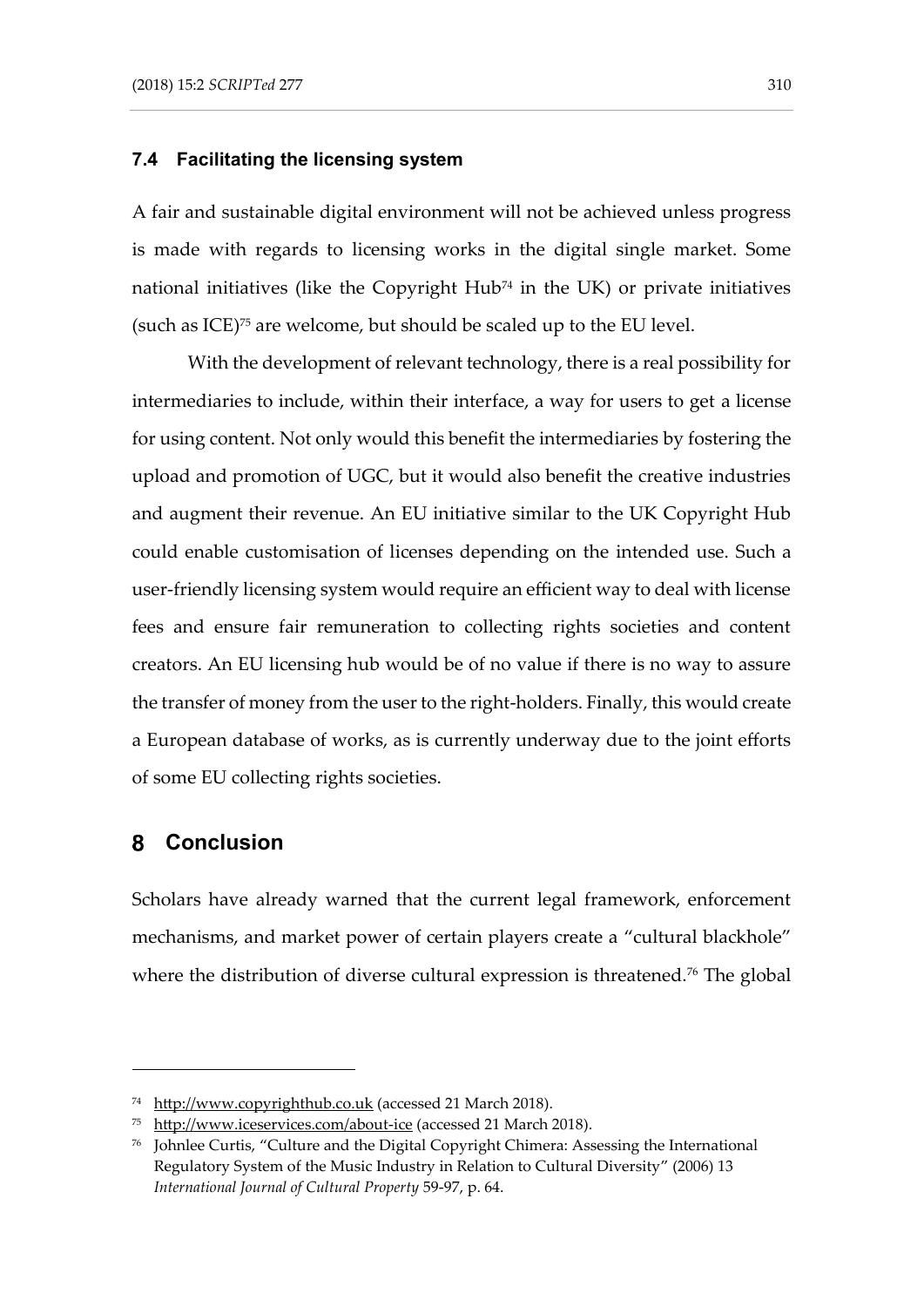dominance of particular creative industries, together with their copyright enforcement strategies and increasing use of AAPSs, are driving towards market censorship, thus creating concerns for cultural diversity. Given the lack of a robust legal framework promoting and preserving cultural expression, copyright and freedom of expression are the main instruments for achieving this greater objective. By granting a broad right for individuals to seek, impart, and receive information and copyright, freedom of expression rewards and incentivises creative endeavour. Against increasingly far-reaching copyright laws, legislators have introduced copyright exceptions, such as the parody exception, to ensure the preservation of this specific genre. This recalibration is not reflected in business practices and risks being reliant on the collaboration of private commercial entities, absent robust legal provisions that regulate their "best practices" and ensure due process.

If we recognise that audio-visual content has the power to shape culture by allowing the public to enjoy works in unexpected ways, but also to allow authors and individuals to disseminate their work in a globalised digital environment, then the copyright paradigm must tackle misappropriation and market censorship by implementing fair and efficient independent enforcement mechanisms. Without such a palliative, the agglomeration of culture is likely to be magnified by the ever-increasing reliance on "content recognition technologies" such as Content ID. This was demonstrated in our empirical research which demonstrated that Content ID has an important effect on some categories of content while leaving others unchanged. Here, the algorithm mainly blocked the most popular videos, giving the impression that diversity was therefore increased.

In sum, this article seeks to raise awareness about the need to secure full realisation of fundamental rights in the cultural digital ecosystem in order to uphold the promise of preserving and promoting cultural diversity. Our